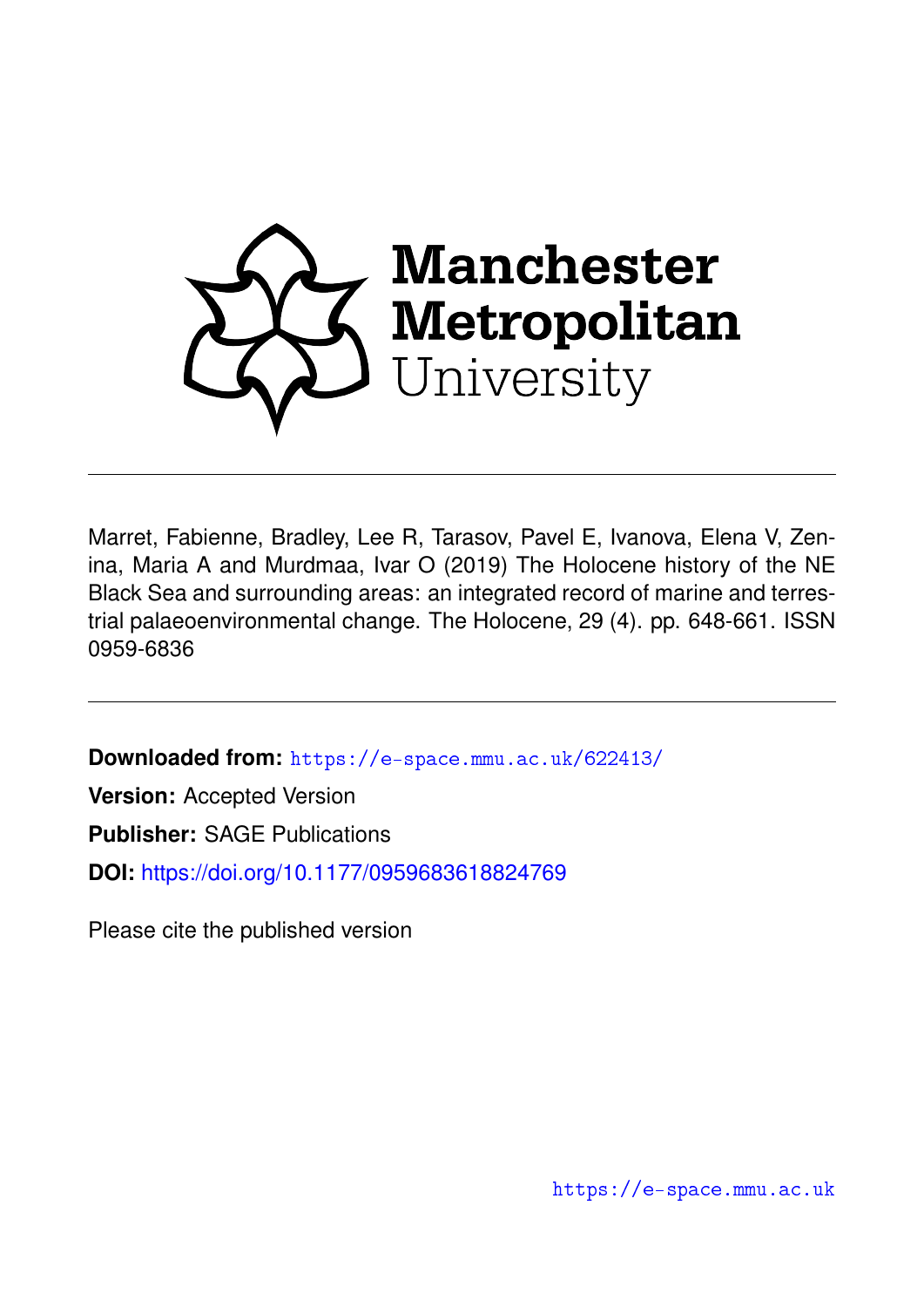| $\mathbf{1}$   | The Holocene history of the NE Black Sea and surrounding areas: an                                                                                        |
|----------------|-----------------------------------------------------------------------------------------------------------------------------------------------------------|
| $\overline{2}$ | integrated record of marine and terrestrial palaeoenvironmental change                                                                                    |
| 3              |                                                                                                                                                           |
| 4              | Fabienne Marret <sup>1</sup> , Lee R. Bradley <sup>2</sup> , Pavel E. Tarasov <sup>3</sup> , Elena V. Ivanova <sup>4</sup> , Maria A. Zenina <sup>4</sup> |
| 5              | and Ivar O. Murdmaa <sup>4</sup>                                                                                                                          |
| 6              |                                                                                                                                                           |
| $\overline{7}$ | <sup>1</sup> University of Liverpool, School of Environmental Sciences, Department of Geography and                                                       |
| 8              | Planning, Liverpool, L69 7ZT, UK                                                                                                                          |
| 9              |                                                                                                                                                           |
| 10             | <sup>2</sup> Manchester Metropolitan University, School of Science and the Environment, Manchester,                                                       |
| 11             | <b>M1 5GD, UK</b>                                                                                                                                         |
| 12             |                                                                                                                                                           |
| 13             | <sup>3</sup> Institute of Geological Sciences, Palaeontology, Freie Universitaet Berlin, Malteserstr. 74-                                                 |
| 14             | 100, Haus D, 12249 Berlin, Germany                                                                                                                        |
| 15             |                                                                                                                                                           |
| 16             | <sup>4</sup> Shirshov Institute of Oceanology, Russian Academy of Science, 36 Nakhimovsky Prospect,                                                       |
| 17             | Moscow, 117997, Russia                                                                                                                                    |
| 18             |                                                                                                                                                           |
| 19             | * Corresponding author: Email: f.marret@liverpool.ac.uk; Phone +44 151 794 2848                                                                           |
| 20             |                                                                                                                                                           |
| 21             | <b>Abstract</b>                                                                                                                                           |
| 22             |                                                                                                                                                           |
| 23             | Here we present an almost complete and integrated Holocene record of marine and                                                                           |
| 24             | terrestrial palaeoenvironmental change from the NE shelf of the Black Sea. A dinoflagellate                                                               |
| 25             | cyst record used to reconstruct Holocene sea-surface conditions highlights that the NE shelf                                                              |
| 26             | was a brackish water environment, with a minimum of salinity of 7 psu in the early-Holocene                                                               |
| 27             | before changing at a gradual rate to a more saline environment with maximum salinities of                                                                 |
| 28             | $\sim$ 18 psu being reached around 3 cal ka. A warming phase was detected from 6 cal ka BP,                                                               |
| 29             | with warmest conditions between 3 and 2.5 cal ka BP. A pollen record is used to examine                                                                   |
| 30             | the major climate and land-use changes in the eastern Black Sea region. Biome                                                                             |
| 31             | reconstructions show that the temperate deciduous forest dominates throughout the record,                                                                 |
| 32             | although with an overall decline. From early Holocene to the first hiatus around $\sim$ 9 cal ka BP,                                                      |
| 33             | Pinus pollen dominates, while taxa representing a mixed oak-hornbeam-beech forest are                                                                     |
| 34             | less abundant, indicating relatively cool and dry conditions. Between $\sim$ 7.9 to $\sim$ 6.1 cal ka BP,                                                 |
| 35             | a thermophilous deciduous forest established, suggesting an overall warming trend and                                                                     |
| 36             | humid conditions. From 4 cal ka BP, Pinus dominates the pollen record, accompanied by an                                                                  |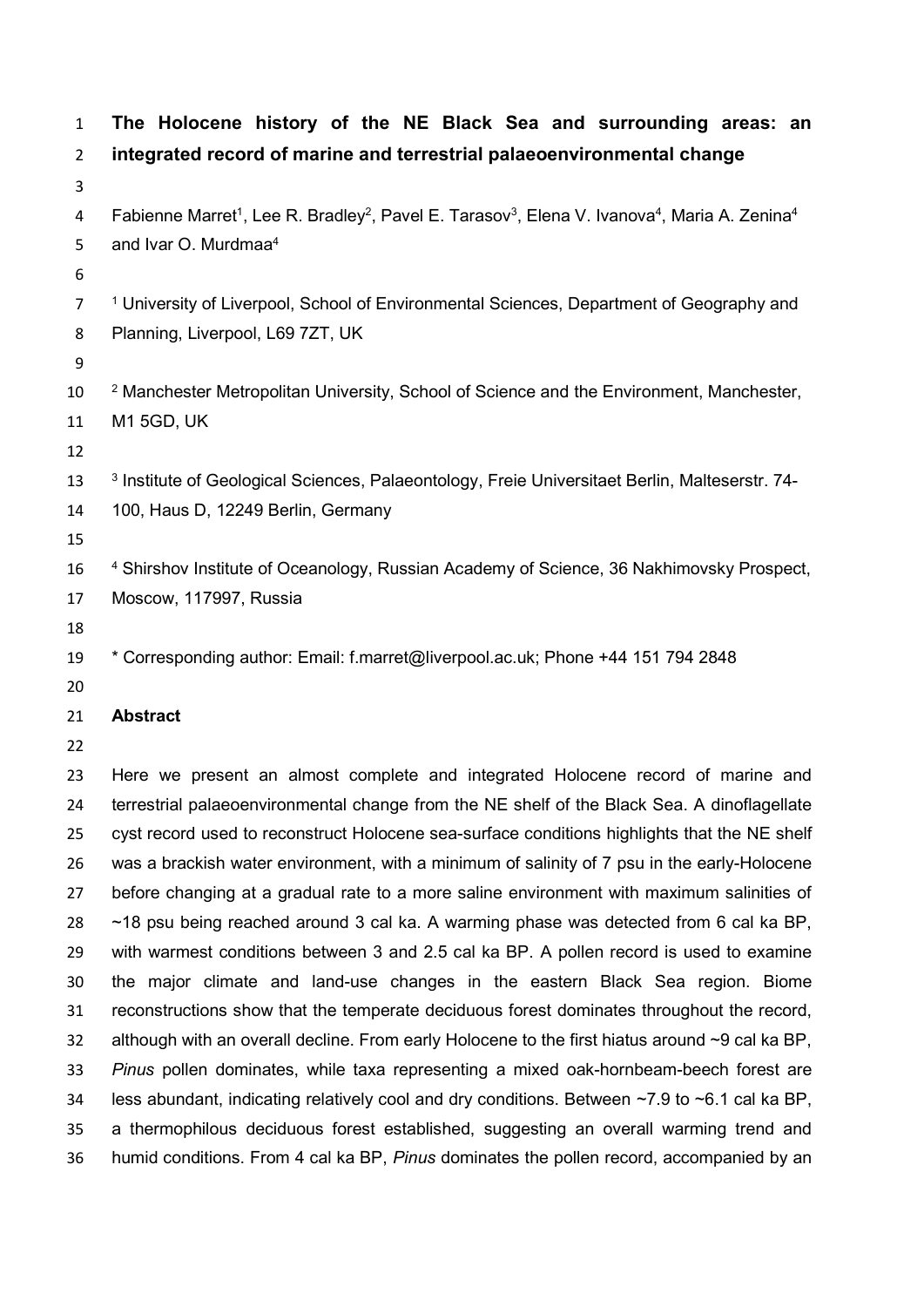increase of herbs, implying an opening of the landscape, which would coincide with the beginning of the Meghalayan Age. The integrated record of the marine and terrestrial climate indicators supports the notion that this change in landscape may have been triggered by a combination of warmer and drier conditions and human activities in this region.

**Key Words:** Dinocysts; Black Sea; Holocene; Sea surface salinities; Pollen; Biomes

# **1. Introduction**

 Environmental change in the Black Sea during the Holocene has been increasingly investigated using various proxies over the past two decades. Numerous published studies agree that the reconnection of the Black Sea to the global ocean, via the Bosphorus Strait, initiated between ~9.6 to 9 cal ka BP (e.g. Hiscott et al., 2002; Major et al., 2006; Ivanova et al., 2015; Lister et al., 2015; Aksu et al., 2016; Hiscott et al., 2017; Yanchilina et al., 2017). The initiation and development of the reconnection and the establishment of a two-way exchange of water between the Black Sea and Marmara Sea was the primary control on sea-level rise in the early and mid-Holocene (Balabanov, 2007; Brückner et al., 2010; Hiscott et al., 2017). However, the baseline conditions prior to the establishment of the two-way flow and the rate of change after ~9.6-9.0 cal ka BP are still contested. Two recently published studies highlight this disagreement. According to Yanchilina et al. (2017), the Black Sea palaeoshore was around 120 mbsl around ~9.3 cal ka BP, with a Black Sea disconnected to the Marmara Sea. It was estimated that the filling of the Black Sea to reach the level of the Bosphorus strait took less than 40 years. In contrast, the recent study of Aksu et al. (2016) demonstrated that there was a strong Black Sea outflow in the Marmara Sea in the early Holocene, suggesting that the sea level was either at the Bosphorus sill level or slightly higher. Most recent studies agree that modern sea levels, albeit minor fluctuations, were established ~4 cal ka BP (e.g., Balabanov, 2007; Brückner et al., 2010).

 Secondary controls on the conditions of the Black Sea during the Holocene include regional climate change and human activity. In comparison to studies examining the reconnection to the global ocean, these secondary influences are less well investigated. However, a few records show some interesting pattern of climate change during the Holocene, sometimes conflicting. The Sofular Cave record (Göktürk et al., 2011) highlighted enhanced and more intense precipitations in the southern Black Sea region between 9.6 and 5.4 cal ka BP, in agreement with regional climatic trends reconstructed from pollen records from the east Mediterreanean (e.g., Kotthoff et al., 2008). However, further west, in the Marmara Sea, in the Gulf of Gemlik, sedimentary records suggest dry conditions between 8.2 and 5.4 cal ka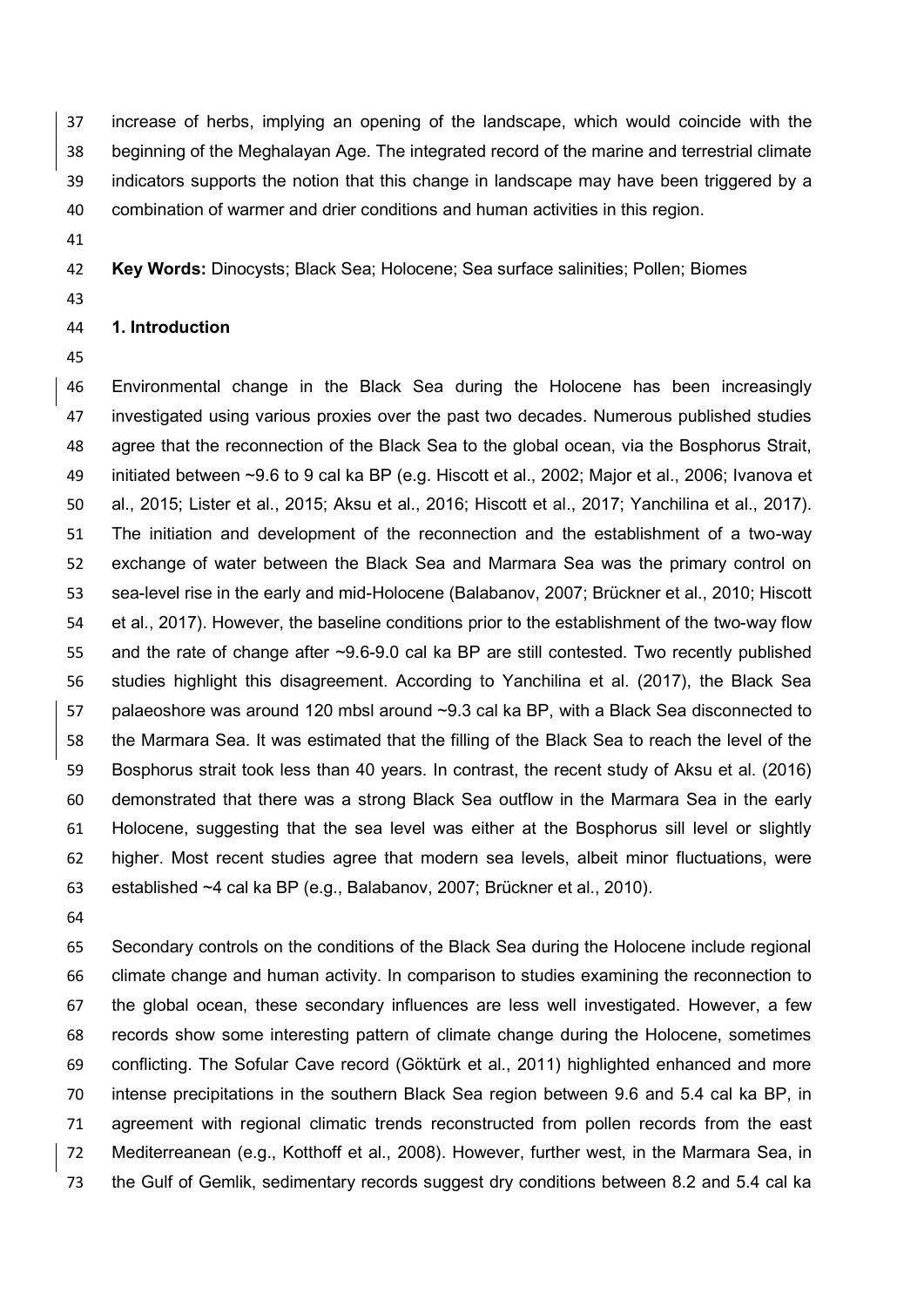BP followed by alternation of wet and dry climate conditions (Filikci et al., 2017). Pollen record from Varna Lake suggests relatively humid conditions early Holocene until 5.6 cal ka BP with continental conditions replacing oceanic ones (Filipova-Marinova et al., 2016). Few climate reconstructions are available for the NE region of the Black Sea. A recent study based on pollen records located in the Taman Peninsula from Bolikhovskaya et al. (2018) shows alternations of warm/arid phases with humid intervals for the last 7400 years. Finally, the pollen-based climatic reconstructions for Europe by Mauri et al. (2015) highlight the contrast between the northern and southern region of the Black Sea. Holocene human occupation around the Black Sea has been relatively well documented by archaeologists (e.g., Anthony, 2007), notably in the west and north. Pollen record from the coastal NW Bulgaria region of the Black Sea evidences human impact on the vegetation from around 7250 cal year BP (Tonkov et al., 2014). Other record of significant land use (deforestation) was presented by Giosan et al. (2012) who showed the effects of catchment processes in 87 the late-Holocene in the area surrounding the Danube Delta, including on dinoflagellates.

 Palynological records yield fundamental information about past vegetation, biogeography and palaeoclimate reconstructions (e.g. Mauri et al., 2015). The Black Sea region has very few Holocene terrestrial pollen records, despite being of high interest as a region of vegetation refugia during the LGM (e.g. Leroy and Arpe, 2007). However, marine cores have provided suitable palynological records, in particular in the NW and SW parts of the sea (Cordova et al., 2009, Marinova et al., 2018). In the SE Black Sea basin (core 22-GC3/8) has provided insights on the late Quaternary evolution of the vegetation, with evidence of warmer than present-day conditions during the last interglacial period, ca. 125 ka, as well as an increase of precipitation by 100-200 mm/year (Shumilovskikh et al., 2013). A detailed pollen record from this core covering the entire Holocene interval (Shumilovskikh et al., 2012) has been analyzed using a quantitative method of vegetation reconstruction, also known as "biomization" (Prentice et al., 1996). This globally tested method (Prentice et al., 2000; Wanner et al., 2008) uses plant functional types (PFTs), which are broad classes of plants defined by growth and leaf form, phenology, and climatic adaptations. The PFT concept allows objective assignment of palaeobotanical data (i.e. pollen and plant macrofossils) to major regional vegetation types (i.e. biomes) and selection of a dominant biome by calculating/comparing the numerical biome scores (Prentice et al., 1996). The same PFT concept is also used in all climate-driven vegetation models, which can simulate global and regional vegetation distributions (Prentice et al., 1992). The use of a common set of PFTs in the biome reconstruction and simulation allows more robust climatic interpretations of the analyzed palaeodata and facilitate data-model comparisons (Prentice et al., 1996).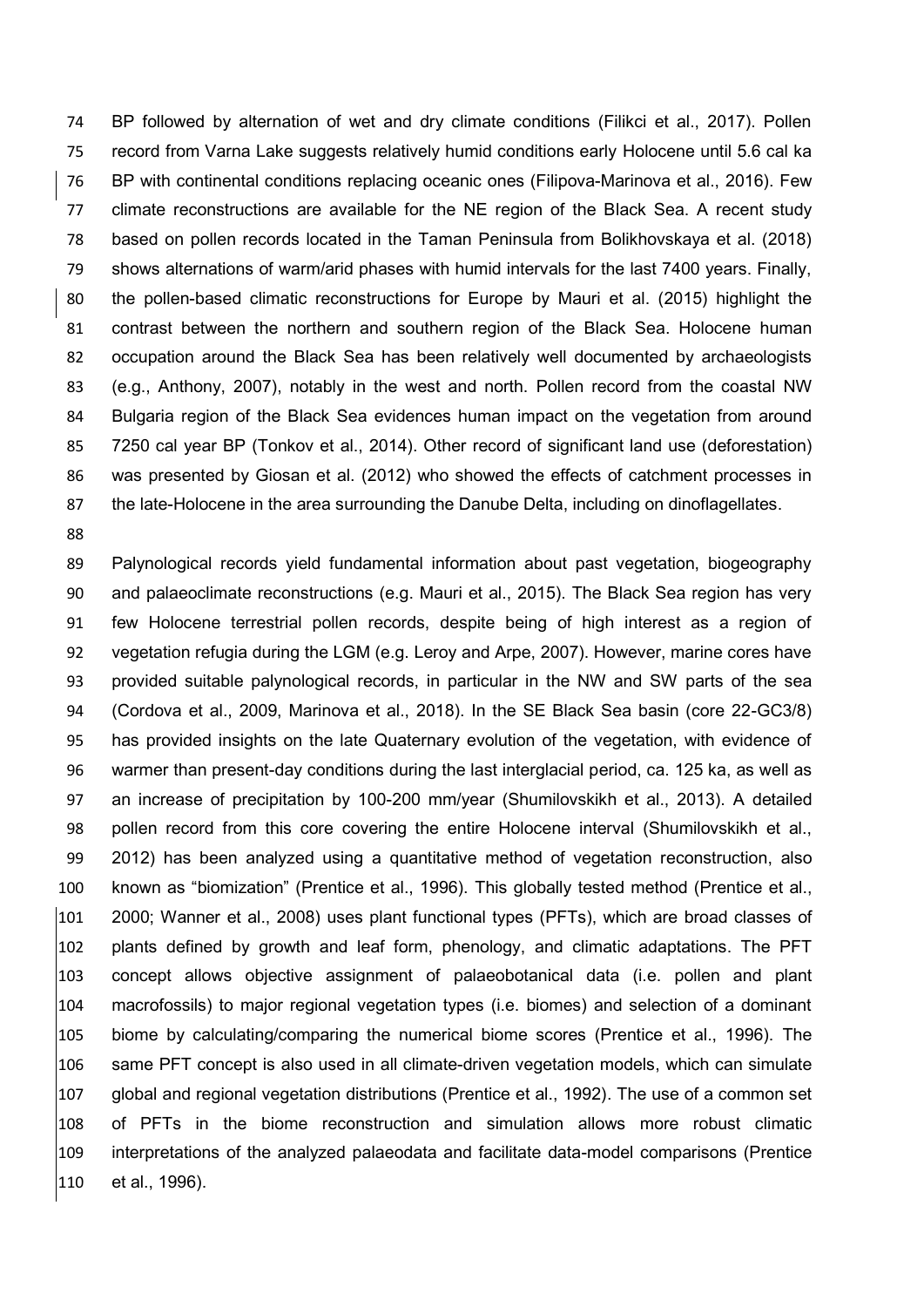In contrast to the SW and NW, the NE region of the Black Sea has a paucity of Holocene pollen records, either on the land or in basin (Mauri et al., 2015; Bolikhovskaya et al., 2018). However, ostracod- and mollusc-based studies of benthic changes in this area show three periods of differing environments (Ivanova et al., 2007, 2012, 2015; Zenina et al., 2017). These studies have documented the dominance of Caspian-type assemblages from early Holocene to 7.4 cal ka BP followed by a relatively short interval of co-habitation of Caspian and Mediterranean types (between 7.4 and 6.8 cal ka BP). From 6.8 cal ka BP, ostracod and mollusc fauna are progressively dominated by Mediterranean species. Very similar assemblages were found in the SW shelf (Williams et al., 2018), except that the disappearance of Caspian type occurred around 6.3 cal ka BP, about 500 years later than in NE. Contrary to the ostracod records in the NE, proxy record of surface conditions is limited to the incomplete record of dinoflagellate cyst (dinocyst) assemblages in core Ak-2575 published in Ivanova et al. (2015). Recent Holocene dinocyst records in the Black Sea (e.g. Mudie et al., 2001; Marret et al., 2009; Verleye et al., 2009; Bradley et al., 2012; Shumilovskikh et al., 2012; 2013) have demonstrated the richness in species and detailed environmental changes in salinity conditions. Early Holocene assemblages show a dominance of brackish species, *Spiniferites cruciformis* and *Pyxidinopsis psilata*, although presence of the euryhaline species *Lingulodinium machaerophorum* indicated marine influence and salinity above 7 psu (e.g., Marret et al; 2009; Mertens et al., 2012). Full modern conditions were reached around 4.1 cal ka BP.

 This study aims to evaluate whether changes in water conditions (amplitude and timing) across the Black Sea basin were contemporaneous during the Holocene as well as to assess the impact of climatic changes in the NE region. To address these issues, we have analysed core Ak-2575 retrieved on the northeastern shelf of the Black Sea (e.g., Ivanova et al., 2012) for its integrated record of pollen and dinoflagellate cysts.

## **2. Modern regional setting**

 The Black Sea is a relatively deep-water basin, with a mean depth of 1315 m, and a maximum of 2258 m at its centre (Figure 1); the sea shelves are in general narrow (only occupying 25% of the basin) with the exception of the NW region where they extend for more than 200 km. Its only connection to the world ocean is through the Bosphorus Strait which is about 30 km long, with a depth varying between 20 and 100 meters. The Sea of Azov in the NW region is a relatively shallow basin, with a maximum depth around 15 m and it is connected to the Black Sea via the Kerch Strait. Three major rivers (Danube, Dnieper and Dniester) in the NW region comprise most of the river input (80%); other important rivers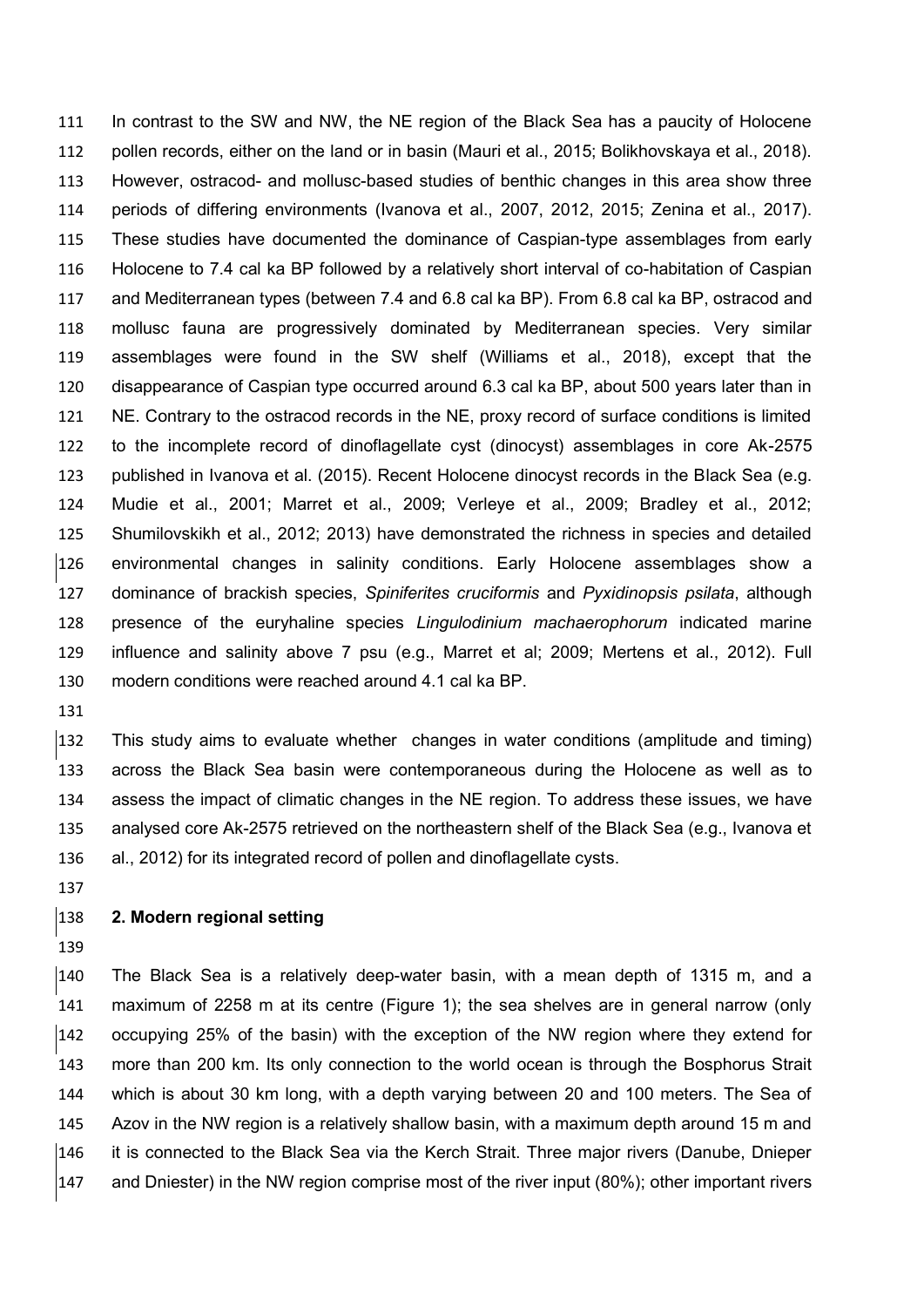are the Caucasian rivers Kodori, Inguri, Rioni and Chorokhi which are classified as mid-size 149 rivers with a drainage area from 2000 to 50,000 km<sup>2</sup> (Mikhailov and Mikhailova, 2008)

#### INSERT FIGURE 1 HERE

 The Black Sea is characterised by a permanent halocline and is strongly stratified, with a well oxygenated surface water (up to 50 m water depth) and anoxic conditions and high 155 sulphide concentrations from 100 m to the bottom. Annual surface salinity ranges from  $\sim$ 15 psu (in the NW region, near river mouths, and south of the Kerch Strait) to 18-19 psu in the middle of the basin (Figure 2b; Boyer et al., 2013). Bottom salinity is influenced by Mediterranean waters flowing and averages 22 psu. Annual sea-surface temperatures (SST) show a west-east gradient, with the lowest values in the Odessa Bay (~10ºC) and the highest off Sochi (~18ºC), in the eastern region of the sea (Figure 2a). Movement of the surface water mass is controlled by wind, river input and climate (temperature, evaporation and precipitation). A cyclonic circulation, the Rim Current, is composed of two main cyclonic gyres in the western and eastern regions respectively and a number of anti-cyclonic eddies (Toderascu and Rusu, 2013).

#### INSERT FIGURE 2 HERE

 Topography around the Black Sea is quite diverse, with plains in the west and north, and mountainous in the east (Caucasus) and the south (Pontic) (Figure 1). The north-western region is under the influence of a humid continental climate, whereas the southwest region reveals Mediterranean-type climate. The northeastern side is characterised by humid subtropical conditions, and the southern coast is dominated by an oceanic climate (Peel et al., 2007). The studied region is the only coastal region in Russia to have subtropical landscapes as well as humid to semi-arid landscapes (Petrooshina, 2003). Winter temperatures average 3 to 5ºC in winter up to 23-24ºC in summer.

 The vegetation in the studied region is characterized by the Colchic forest which is a relic of Tertiary forest of Western Eurasia (Nakhutsrishvili et al., 2011). A succession can be  $\vert$ 179 observed according to altitude, with in the lowland area, up to 500 m, a dominance of oak- hornbeam (*Quercus pubescens* – *Carpinus orientalis*) forests, accompanied by *Fraxinus excelsior* (Figure 3). From 300-800 m to 1000 m, a mixed sessile oak (*Quercus petraea*) – hornbeam (*Carpinus betulus*, C. *orientalis*) forest is observed. Above this vegetation unit, the Caucasian oriental beech forests dominate the landscape, up to 1800-2000 m. *Fagus sylvatica* subs. *orientalis* is the dominant tree, accompanied by *Tilia*, *Acer*, *Ulmus*, *Castanea*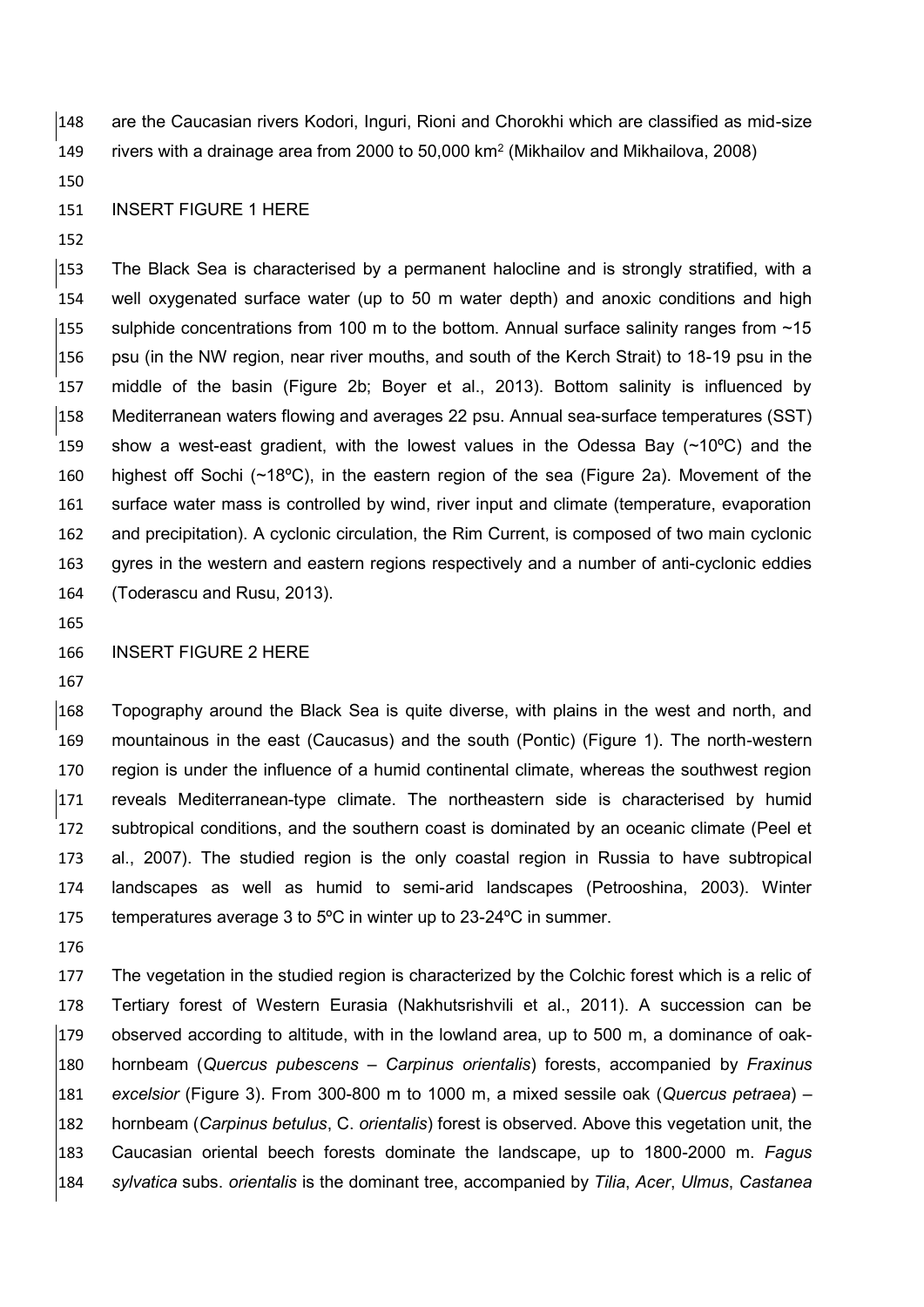*sativa*. This forest also alternates with the west Caucasian fir-spruce forests (*Abies*, *Picea*). High altitude areas are covered with grasslands with some patches of *Pinus* forests, although pine can also been found in lower latitudes as they are eurythermic trees and their presence may be associated with human activities, with sandy and/or stony locations (Bohn et al., 2004).

INSERT FIGURE 3 HERE

## **3. Material and methods**

 The 186cm long sediment core Ak-2575 was collected in 2007 from the NE Caucasian outer shelf (44°13.46′N, 38°38.03′E, water depth 99 m), during the cruise by RV *Akvanavt.* A semi-197 liquid surface layer of unknown thickness,  $\sim$  10 cm, was likely lost during the core Ak-2575 processing. Detailed lithology, an age model based on molluscs only as well as a preliminary dinoflagellate cyst record can be found in Ivanova et al. (2015). The core was sliced into two cm thick samples and a total of 45 samples were used for palynological analysis.

#### 3.1 Age model of core Ak-2575

 18 AMS radiocarbon ages were obtained on samples from core Ak-2575. These include eleven dates on bivalve molluscs and seven from monospecific ostracod samples (Table 1). For the extraction of the dated material, sediment samples were wet sieved and ostracods were picked out and rinsed several times before being placed in glass vials and dried overnight at 40°C. Samples were analysed at Scottish Universities Environmental Research Centre (SUERC), Keck C Cycle AMS laboratory and Poznań Radiocarbon Laboratory (UCIAMS). <sup>14</sup>C dates were calibrated using IntCal13 (Reimer et al., 2013). A reservoir 211 correction of 404  $\pm$  91 years for radiocarbon dates <7500 <sup>14</sup>C years, 300  $\pm$  125 for 212 radiocarbon dates between  $7500 - 8400$  14C years, and  $258 \pm 55$  years for ages  $>8400$  14C years were applied (see Ivanova et al., 2015). The age-depth model for Ak-2575 (Figure 4) was constructed using Bacon (Blaauw and Christen, 2011) in R (R Development core team 2018) using all samples listed in Table 1. Three hiatuses were inserted into the model using sediment data and seismic profiles presented and discussed in Ivanova et al. (2015).Ages used in this paper are given as mean ages and are reported as calibrated ages BP (0 cal BP = AD 1950).

## INSERT TABLE ONE HERE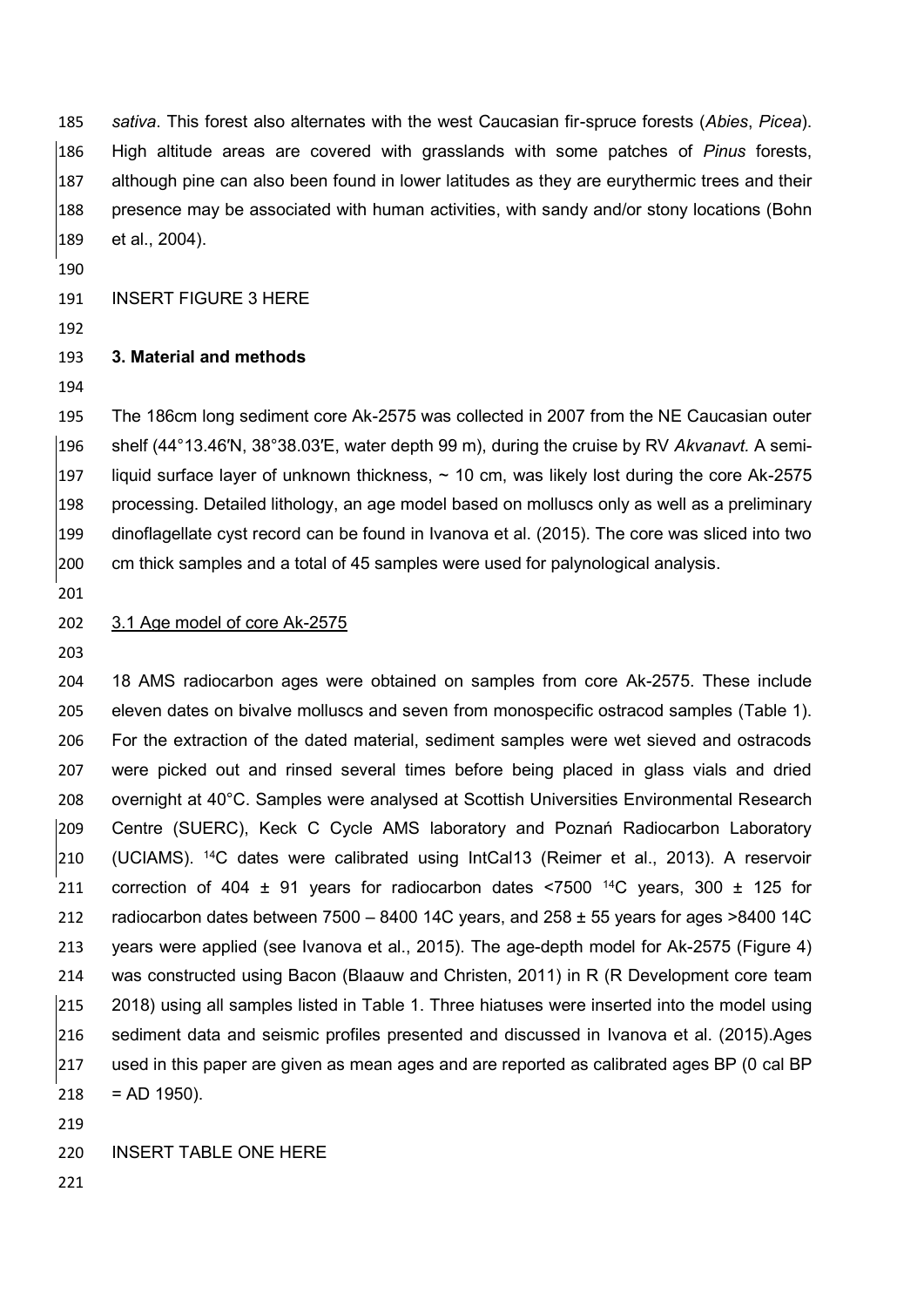#### 3.2 Palynological preparation and analysis

 Sample preparation follows that of Marret et al. (2009). Volume of sediments was first estimated and followed by the addition of exotic markers (*Lycopodium clavatum*) enabling to calculate palynomorph concentrations (specimens/ml). Sediments were then treated with cold 10% hydrochloric acid, follow by cold 40% hydrofluoric acid to remove carbonate and silicate content, respectively. Residues were then treated with 10% HCl to remove fluorosilicates. Samples were neutralised between acid treatments with distilled water. Residues were sieved with a 10 µm mesh and the larger fraction was mounted on a microscope slide in glycerine jelly stained with safranine. Where possible, a minimum of 100 231 dinoflagellate cysts and a minimum of 300 pollen grains were counted. Dinocyst taxonomy is based on Marret et al. (2004; 2009). *Spiniferites* spp. and *Brigantedinium* spp. comprise of specimens that could not be identified at the species level due to poor orientation or hidden diagnostic characteristics. Specimens of *L. machaerophorum* were often broken or folded, and they were rare in many samples, so attempting to reconstruct past salinity using the equation from Mertens et al. (2012) would not have been statistically reliable. Pollen 237 identification follows that of Beug (2004) and pollen reference collection at the Department of Geography and Planning, University of Liverpool and Department of Palynology and Climate Dynamics of the University of Göttingen. Dinocyst percentages were calculated on the whole sum of dinocysts, and pollen percentages are based on arboreal and non-arboreal pollen grains; but due to the over-representation of *Alnus*, the pollen percentages were calculated with a sum excluding *Alnus*. Spores were excluded from the pollen sum but are presented in the diagram. We also paid attention to occurrence of non-pollen palynomorphs as described in Mudie et al. (2010) but surprisingly they were absent. The biomization approach applied in this study follows a standard procedure described in Prentice et al. (1996). All terrestrial pollen taxa found in the Ak-2575 record were assigned to the respective biomes following Shumilovskikh et al. (2012). Biome affinity scores were calculated for each sample following the equation published in Prentice et al. (1996).

 Examining all biome affinity scores (and not only deriving the dominant biome name) throughout a pollen record for more objective interpretation of reconstruction results has been presented in various papers published elsewhere (i.e., Tarasov et al., 2005; Marchant et al., 2006; Rudaya et al., 2009). For the purpose of the current study, we selected three biomes for further discussion. Temperate deciduous (TEDE) forest biome reveals the highest affinity score through the entire pollen record and is well represented in the natural vegetation of the region (Shumilovskikh et al., 2012). Taiga (TAIG) biome includes the following PFTs, including boreal evergreen conifers (e.g. *Picea*, *Abies*), eurythermic conifers (*Juniperus*, *Pinus* s/g *Diploxylon*), boreal summergreen trees/shrubs (e.g. *Alnus*, *Betula*, *Larix*), and shrubs of the heath family (Prentice et al., 1996). This biome is predicted by the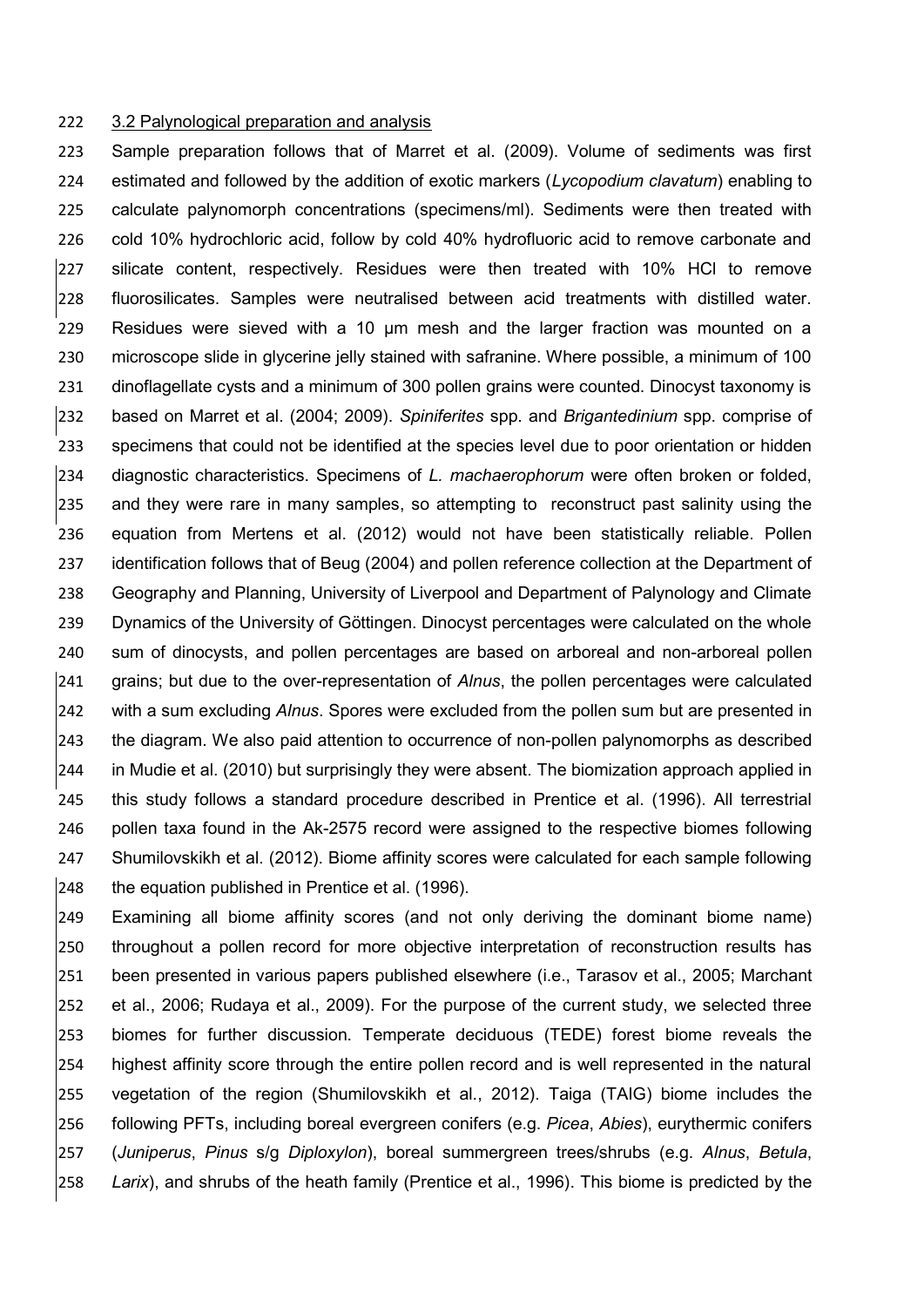BIOME model at high elevations in the central European mountains, where winters are cold and precipitation meets >75% of demand (Prentice et al., 1992). Steppe (STEP) biome includes grass/shrub communities and is limited (under natural conditions) to the lower elevations where climate is too dry and can not support forest vegetation. Thus, reconstructed changes in the TAIG and STEP biome scores have potential to represent the climatic/altitudinal extremes in the study region.

- 
- 

## **4. Results**

# 4.1 Chronology

271 The  $14C$  AMS ages (Table 1) show that site Ak-2575 recovered a section of Holocene  $|272$  sediments with a basal age of  $\sim 9800$  cal years BP. The age-depth model shows four phases of sedimentation history (Figure 4) constrained by three hiatuses The earliest phase of sedimentation (9800- to 8950 cal year BP) suggests a relatively slow accumulation rate in the earliest part of our record . The oldest hiatus (A) occurs between 8950-7950 cal yr BP (164 cm). The second phase of the sediment record occurs between 7950-7770 cal yr BP. At 156 cm there is an assumed very short-break in the record (<100 years, hiatus B) before a third phase of the record between 7770 and 6020 cal yr BP. The sediment record shows that hiatus B separates *Dreissena* coquina facies from a mixed mollusc fauna coquina (Ivanova at al., 2015). The newly obtained date at 153 cm supports this hypothesis of a very short-break in the record as well as the conclusion of Ivanova et al. (2015) that the dated <sup>282</sup> Dreissena sp. shell with raw age of 8215±30<sup>14</sup>C (9030-8430 cal year BP) is reworked.

INSERT FIGURE 4 HERE

 The youngest break in the sediment record occurs between 6020-4130 cal year BP (42 cm) 287 and is highlighted in Figures 5, 6, and 7 as hiatus C. From  $\sim$  4130 cal year BP to present, the sedimentation rate slows and the modelled age errors increase. The dated ostracod level at 32 cm (4820-4440 cal year BP) is older than the dated bivalve level at 37 cm (3830-3390 cal year BP). A similar situation repeats in the youngest section of the core where the dated ostracod level at 9 cm (3390-3240 cal year BP) is older than the dated bivalve level at 19 cm (2800-2360 cal year BP). The model assumes that core top is AD 2007. This suggests a very slow sediment accumulation rate in the top 9 cm of this core and interpretation of results from this section should be viewed with caution.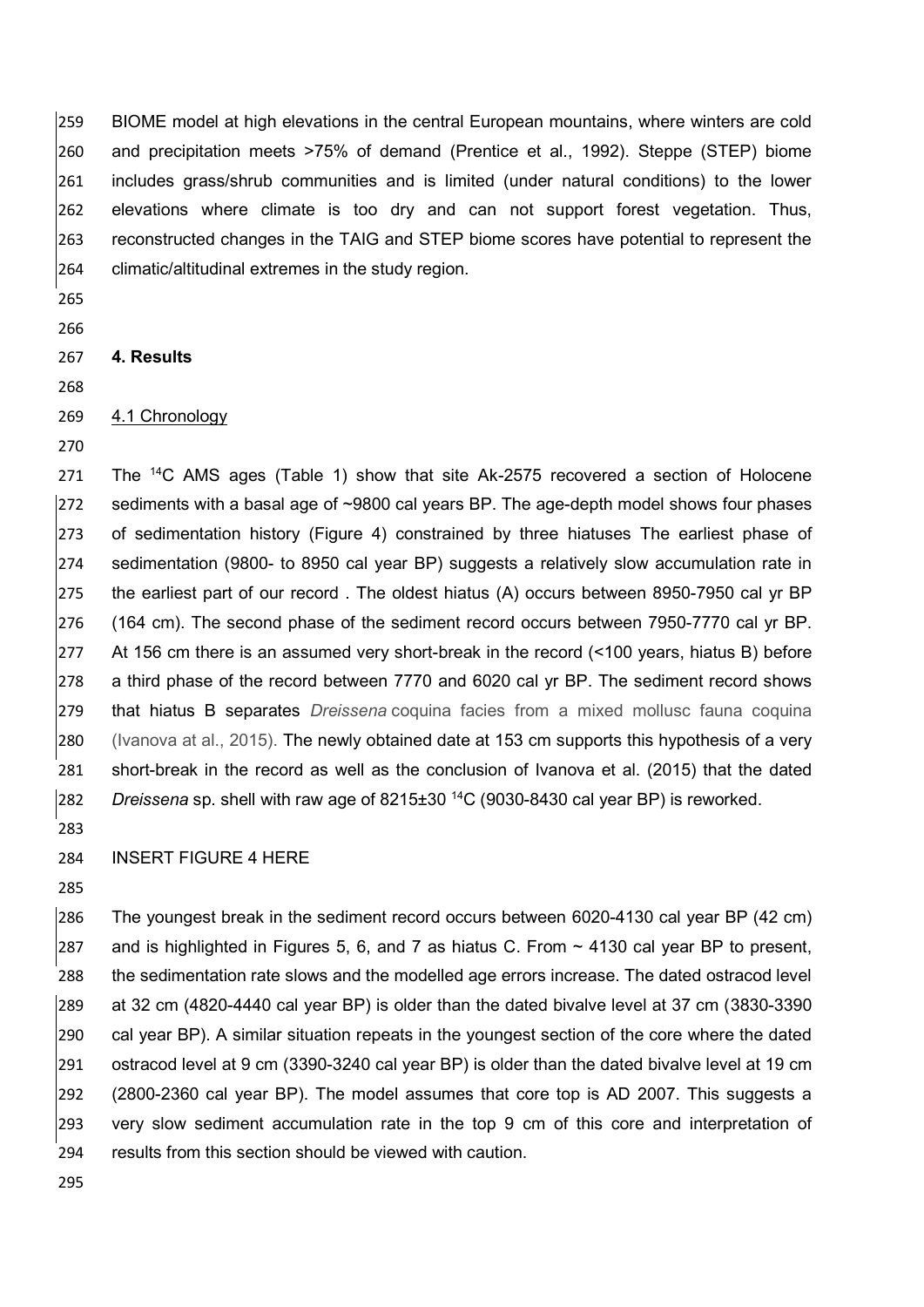4.2 Dinoflagellate cyst assemblages

 Dinocyst assemblages of core Ak-2575 are relatively diverse, with a total of 20 taxa, dominated by *Lingulodinium machaerophorum* and *Spiniferites* species (Figure 5). Concentrations (cysts/ml) are overall relatively low, with on average 4185 cysts/ml, ranging from 140 cysts/ml to 27,599 cysts/ml. Three main assemblages can be observed between the two main hiatuses (A and C). Prior to Hiatus A, from ~9.8 cal kyr, the assemblages are dominated by two species of Caspian-brackish origin, *Pyxidinopsis psilata* and *Spiniferites cruciformis*. Accompanying taxa are *L. machaerophorum*, *Spiniferites belerius* and *Spiniferites bentorii*. Cyst concentrations are at their lowest during this interval, with fewer than 330 cysts/ml.

### INSERT FIGURE 5 HERE

 Between Hiatus A and Hiatus C, the species dominance has shifted to *L. machaerophorum*, in particular its morphotype with short processes. *S. belerius* and *S. bentorii* are second. Species of Mediterranean origin are occurring in low frequencies, such as *Operculodinium centrocarpum*, *Spiniferites delicatus*, *Spiniferites mirabilis* and *Tectatodinium pellitum*. This interval also sees the disappearance of *P. psilata* while *S. cruciformis* is still present, with low percentages (up to 7.5%). Interestingly, this interval contains the only occurrences of *Impagidinium caspienense* as well as sporadic presence of *Caspidinium rugosum*. Cysts of *Pentapharsodinium dalei* appeared here for the first time in the record. Concentrations reached their highest values during this interval, with a maximum (27,599 cysts/ml) around 6.9 cal ka.

 The assemblages above Hiatus C show that *S. cruciformis* still occurs, albeit in low percentages, similarly to the previous interval. *L. machaerophorum* still dominates this interval but we note the very low occurrences of its morphotype with short processes. Mediterranean taxa occur in higher percentages compared to the previous interval; *Operculodinium israelianum* briefly appears between 2.9 and 2.3 cal ka. An unknown taxon of *Spiniferites*, *Spiniferites* sp. 1 also temporarily occurs between 2.9 and 1.7 cal ka. This 327 cyst is of ovoidal shape, sometimes slightly cruciform, with a paratabulation expressed with very developed sutural septa between all processes. The body size is around 40 microns by 329 32 microns and process length ~12 microns (Plate 1). The last 2000 years sees the occurrence of euryhaline taxa, *Achomosphaera* sp. and *Ataxiodinium choane.*  Concentrations are lower than the previous interval, averaging 1834 cysts/ml.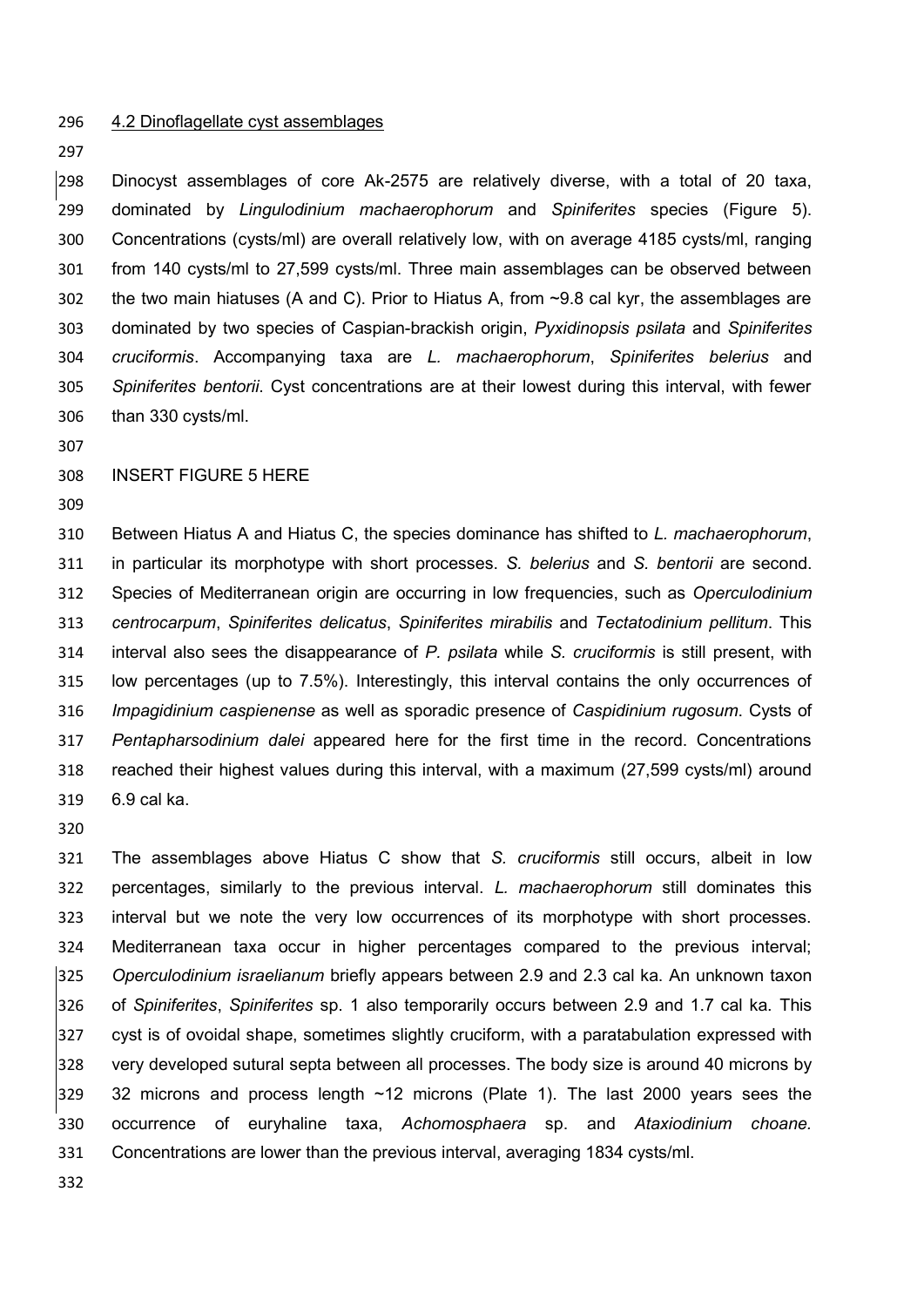- 4.3 Pollen assemblages and reconstructed biome scores
- 

 A total of 44 pollen taxa were identified and are overall dominated by tree species, in particular by *Alnus* and *Pinus*, followed by *Quercus, Fagus* and *Corylus* (Figure 6). Concentrations are higher compared to those of dinocysts, ranging from a minimum of 862 grains/ ml to a maximum of 56,413 grains/ ml, and averaging 15,770 grains/ml. Similarly to the dinocyst record, three types of assemblages can be observed between the two main hiatuses A and C. From the bottom of the record to Hiatus A, *Pinus* and *Quercus* dominate pollen spectra, and are accompanied with low occurrences of *Carpinus*, *Fagus* and *Corylus*. Concentrations are the lowest of the whole record, with a maximum of 9704 grains/ml. Herb taxa are present, with a low diversity (13 species of a total of 21 herb taxa) and mainly comprised of *Artemisia*, Poaceae and Amaranthaceae.

#### INSERT FIGURE 6 HERE

 Between Hiatus A and Hiatus C, *Fagus* and *Corylus* dominate the tree taxa, whereas *Quercus* occurs similarly as in the previous interval. *Carpinus* and *Alnus* have their highest occurrence of the whole record. *Picea* is recorded only between ~7 cal ka and 6 cal ka. *Ulmus and Abies* record their highest percentages from the whole spectra from 8 cal ka BP to ~7 cal ka BP. *Ostrya* is observed only in this interval. *Fraxinus* is present throughout this interval up to ~6.5 cal ka BP, always in low percentages. Herb taxa diversity is at its highest and are still dominated by *Artemisia*, followed by Poaceae then Amaranthaceae.

 From Hiatus C to the top of the core, tree pollen are dominated by *Pinus*, and secondarily by *Alnus* and *Quercus*. There are rare occurrences of *Picea* around 3 and 2 cal ka. *Ulmus* and *Carpinus* have their lowest relative abundance compared to the two previous intervals. Significant percentages of *Taxus* are observed from 2 cal ka upward.

 The biome score record (Figure 7) demonstrates that pollen taxa representing the low- elevation temperate deciduous forest (TEDE) have a maximum contribution to the pollen assemblages of the analyzed core. A progressive decrease in the TEDE biome scores is recorded since 4 cal ka BP, accompanied by an increase in the STEP biome scores, suggesting an opening of the landscape during this period forced by either climatic factors or/and human activities. The TAIG scores reflecting pollen contribution from the boreal evergreen and deciduous forest taxa show rather minor fluctuations, suggesting greater stability of the higher-elevation forest belt.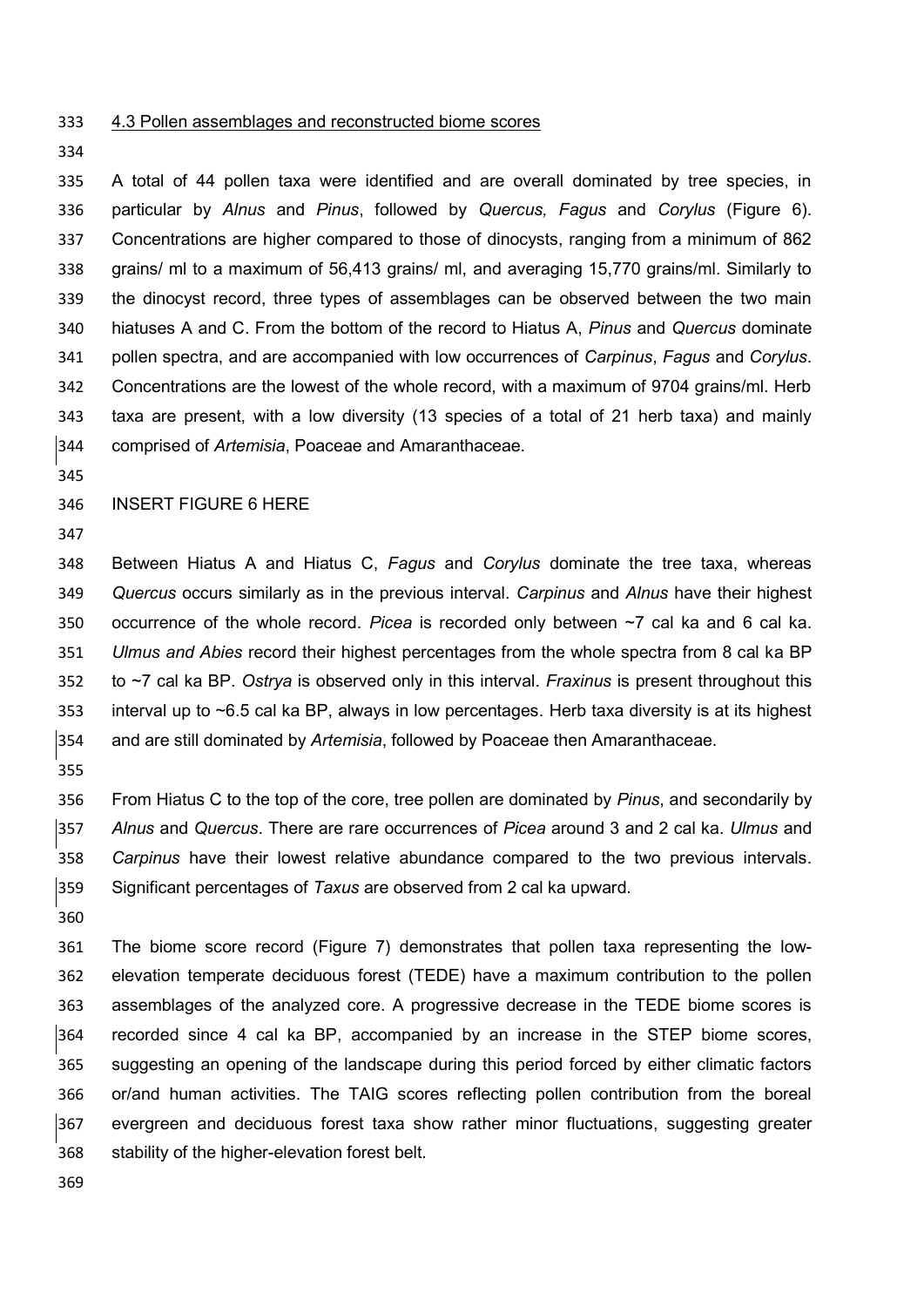- INSERT FIGURE 7 HERE
- 
- **5. Discussion**
- 

# 5.1 Contemporaneity of environmental change across the Black Sea Basin during the Holocene?

 Two of the main debates surrounding environmental change in the Black Sea during the Holocene period are 1) baseline conditions around 10-9 cal ka BP and 2) subsequent rates of change in sea level and salinity. This study suggests that on the NE Black Sea shelf, the baseline conditions consisted of brackish water (>7 psu), sea level and salinity began to rise after ~9.6-9.0 cal ka BP; rates of change were gradual (>1000 years) as shown by the slow decline/disappearance of the Caspian/brackish species (Figure 7). Similar findings were observed with the benthic bivalve community (Ivanova et al., 2007, 2012, 2015; Zenina et al., 2017). The dinocyst species composition from core Ak-2575 is consistent with other recent Holocene records from the Black Sea (Marret et al., 2009; Bradley et al., 2012, Shumilovskikh et al., 2013, Verleye et al., 2009), albeit with a lower diversity compared to the records from the SW. It is interesting to note that our record contains only two heterotrophic taxa, with *Brigantedinium* spp. and *Peridinium ponticum*. This raises the possibility of a preservation issue for the heterotrophic species as suggested by Zonneveld et al. (2008); however, the anoxic character of the Black Sea suggests that other parameters may explain this paucity of heterotrophic species. It could be that the prevalence of lower productivity conditions in the eastern region compared to the west would have favoured the dominance of autotrophic species, which is the case at present-day (Mudie et al., 2017). *S. cruciformis* and *P. psilata* are the main components prior to ~9.8 cal kyr BP (Figure 5) and highlight the dominance of Caspian/brackish taxa (Figure 7). There is a secondary influence 396 of climate on sea-surface conditions with thermophilic taxon being recorded  $\sim$ 2.5 cal ka BP. Human-impact has limited effect on the sea-surface conditions with no toxic dinocysts such as cysts of *Gymnodinium catenatum* recorded unlike in studies from other areas of the basin such as the southwestern shelf (Marret et al., 2009; Bradley et al., 2012). These cysts were thought to have been introduced from ship ballasts about 3000 years ago.

## **Baseline (10 – 9 cal ka BP)**

 Although there is a broad agreement as to when the reconnection took place, around 9.6-9.0 cal ka BP, a dispute remains with regards to the surface water level of the Black Sea prior to the reconnection. According to Yanchilina et al. (2017), the Black Sea palaeoshore was around 120 mbsl around 9.3 cal ka BP, with a rapid infilling of the basin, in less than 40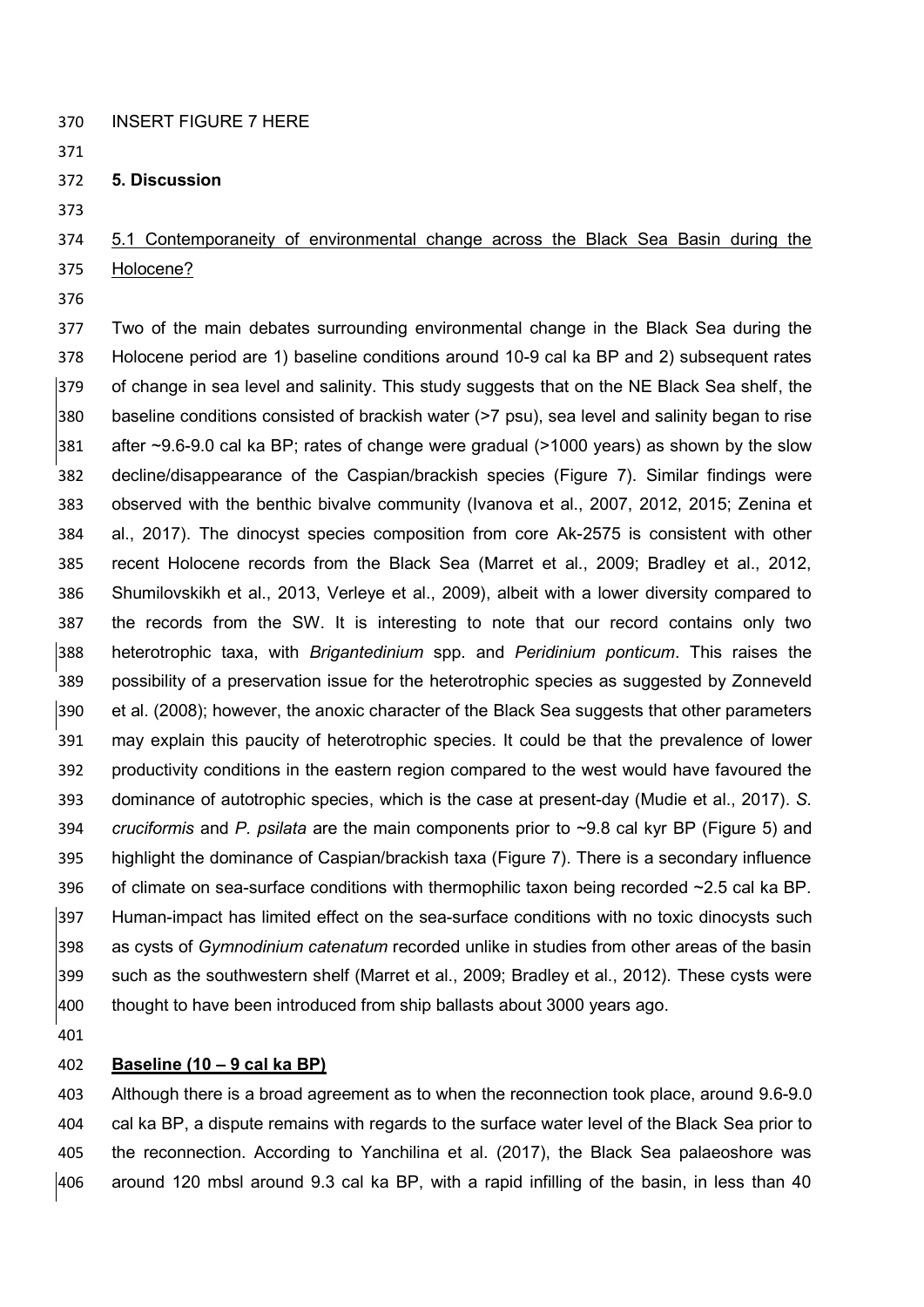years, isolating this sea from the global ocean. On the opposite side, the recent study of Aksu et al. (2016) demonstrated that there was a strong Black Sea outflow in the Marmara 409 Sea in the early Holocene, suggesting that the sea level was either at the Bosphorus sill level (currently at 35 mbsl) or slightly higher. Both sets of evidence rely on geophysical, geochemical and micropalaeontological data as well as radiocarbon dated material. The sedimentation record (see Ivanova et al., 2015) from our site shows that the NE shelf was water covered from at least 10 cal ka BP (Figure 4). There no evidence of reworked palynomorphs and ostracods (Zenina et al., 2017) at this site which further supports that the area was inundated prior to 10 cal ka BP.

 Another disagreement is the salinity condition of the Black Sea prior to its reconnection, with Ryan and co-workers (e.g. Ryan et al., 2002; Ryan, 2007) supporting the idea of a freshwater environment, whereas other studies suggest brackish conditions (e.g. Mudie et al., 2001; Marret et al., 2009; Mertens et al., 2012). Ivanova et al. (2015) and Zenina et al. 421 (2017) used mollusc and ostracod data to show that the benthic conditions were brackish in this time period, estimating salinity to be around 7 psu. The dinocyst record, especially the presence of *L. machaerophorum* and *S. mirabilis*, supports this conclusion and suggests that the surface salinities were also a minimum of 7 psu prior to 9.6-9.0 cal ka BP. This is similar to conclusions from studies examining surface conditions (e.g. Marret et al., 2009; Bradley et al., 2012; Mertens et al., 2012; Bradley and Marret, 2013) and benthic conditions (Williams et al., 2018) on the southwestern shelf.

#### **Transition to modern-day conditions**

 Perhaps the most striking finding from the dinoflagellate cyst analysis is the occurrence, albeit in low relative abundance, of Ponto-Caspian species in the mid to late Holocene. This is in contrast to the findings of Marret et al. (2009) and Bradley et al. (2012) whose analysis of Holocene sediment on the south-western shelf of the Black Sea showed the species such as *S. cruciformis* and *P. psilata* only sporadically occurred after 6000 cal yr BP. Verleye et al. (2009) found from core GeoB7625-2 taken from a deeper water site at -1242m that both species were also present, again in a very low occurrence. The modern distribution of these species shows that they are currently present in the Black Sea and Caspian Sea (Mudie et al., 2017).

 This leads to two possible explanations. The first and most likely is that current ecological tolerance of *S. cruciformis* is broader than previously assumed. Mudie et al. (2017) using 45 sites show that the current distribution extends across the Marmara Sea, Black Sea, Caspian Sea and Aral Sea. Previously this species was thought only to be present in low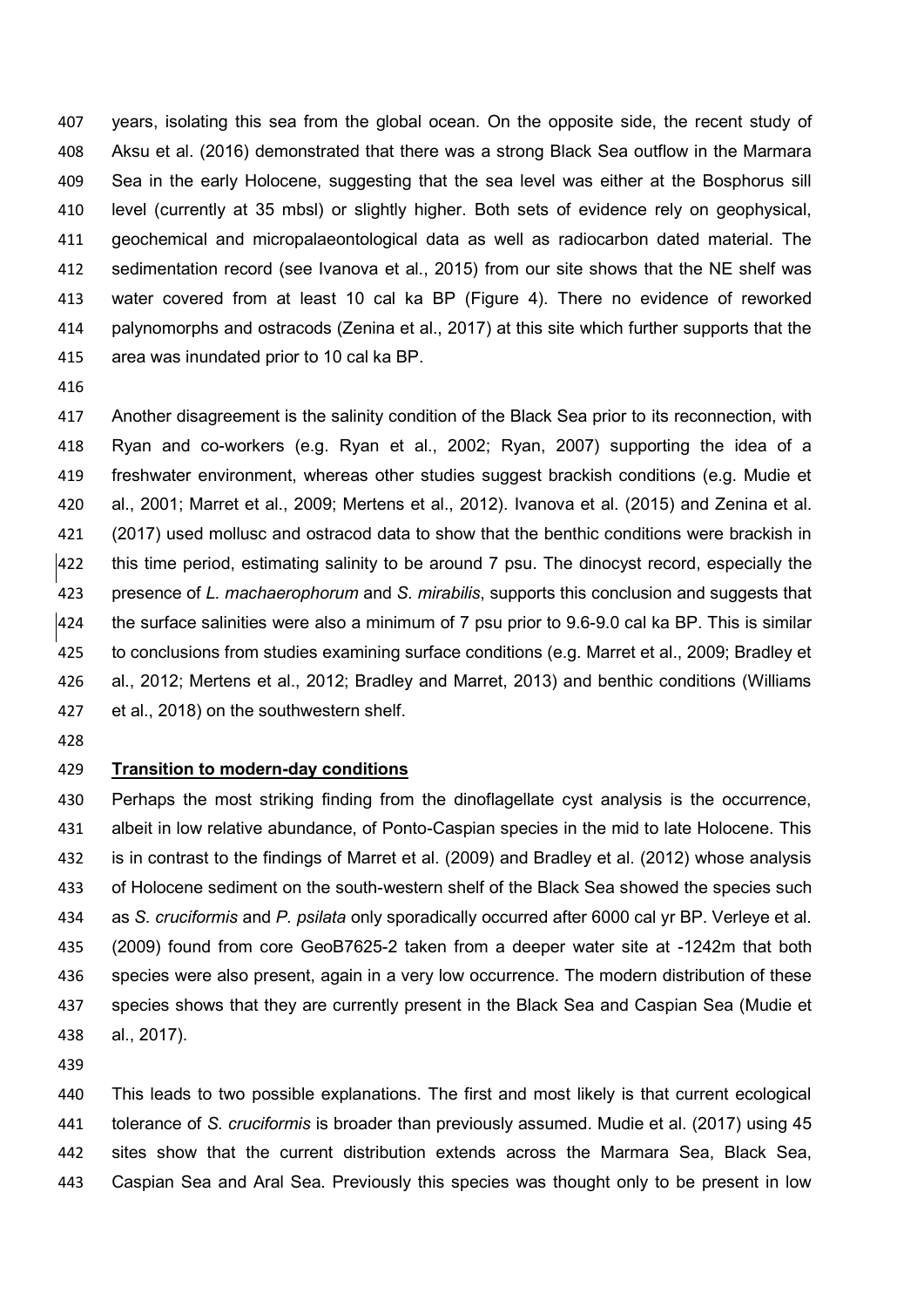salinity (4-15 psu) due to its modern occurrence in the Caspian Sea. The finding of the cyst in the freshwater Lake Sapanca (Leroy and Albay, 2010) showed it to be tolerant to freshwater/brackish conditions and thus meant it was unable to be used in the freshwater vs brackish debate of early-Holocene Black Sea salinities (Hiscott et al., 2007; Soulet et al., 2010;). *P. psilata* has been identified in recent sediments in low percentages (<4%) mostly in the Black Sea, and some rare presence in the Marmara Sea and Caspian Sea. However, it has been observed in abundance during the late Pleistocene to mid-Holocene period in the Caspian Sea (Leroy et al., 2007; 2013, 2014), where conditions were more saline than present-day conditions.

 A second explanation may be linked to SSTs. Besides SSS, SST may play a role in the occurrence of *S. cruciformis* during the mid- to late Holocene in the NE. Its current modern distribution indicates that it can tolerate a relatively wide range of annual SST (12-20.5ºC), with peak abundance in the warmest waters. Warmer conditions are also suggested with relatively high occurrences of the thermophilic species *S. mirabilis* from 6.1 cal ka BP onward. A possible maximum of warm conditions may have occurred between 3.0-2.5 cal ka BP, as highlighted by the occurrence of *O. israelianum*. This species has not been seen in modern sediments from the Black Sea nor the Caspian Sea and mainly occurs in waters where winter SST are above 14.3ºC and summer SST more than 24.2ºC and can tolerate a salinity range between 30.3 to 39.4 (Zonneveld et al., 2013). Mudie et al. (2017) have observed modern distribution of *O. israelianum* only in the Marmara Sea, where SST are close to the range that this species lives in but with SSS 10 lower.

 This warm episode is in agreement with the warm climatic conditions suggested by pollen records in the Taman Peninsula between 2.9 and 1.5 cal ka BP (Bolikhovskaya et al., 2018) but has not been recorded in the west by the dinocyst record.

 Another evidence of contemporaneity across the Black Sea basin is a significant peak of the thermophilic species *S. mirabilis* at ~2.0 cal ka BP, observed in our core as well as in cores MAR05-13 (Bradley et al., 2012) and 22-GC3 (Shumilovskikh et al., 2013). Subtle peaks of this species are also observed in cores MAR02-45 (Marret et al., 2009) and GeoB7625-2 (Verleye et al., 2009). Pollen records in the Tasman peninsula do suggest warm and humid conditions around this date (Bolikhovskaya et al., 2018).

 Establishment of present-day conditions may have happened within the last 1500 years but  $|479$  the low-resolution sampling at the top of core prevents us to exactly pinpoint this change.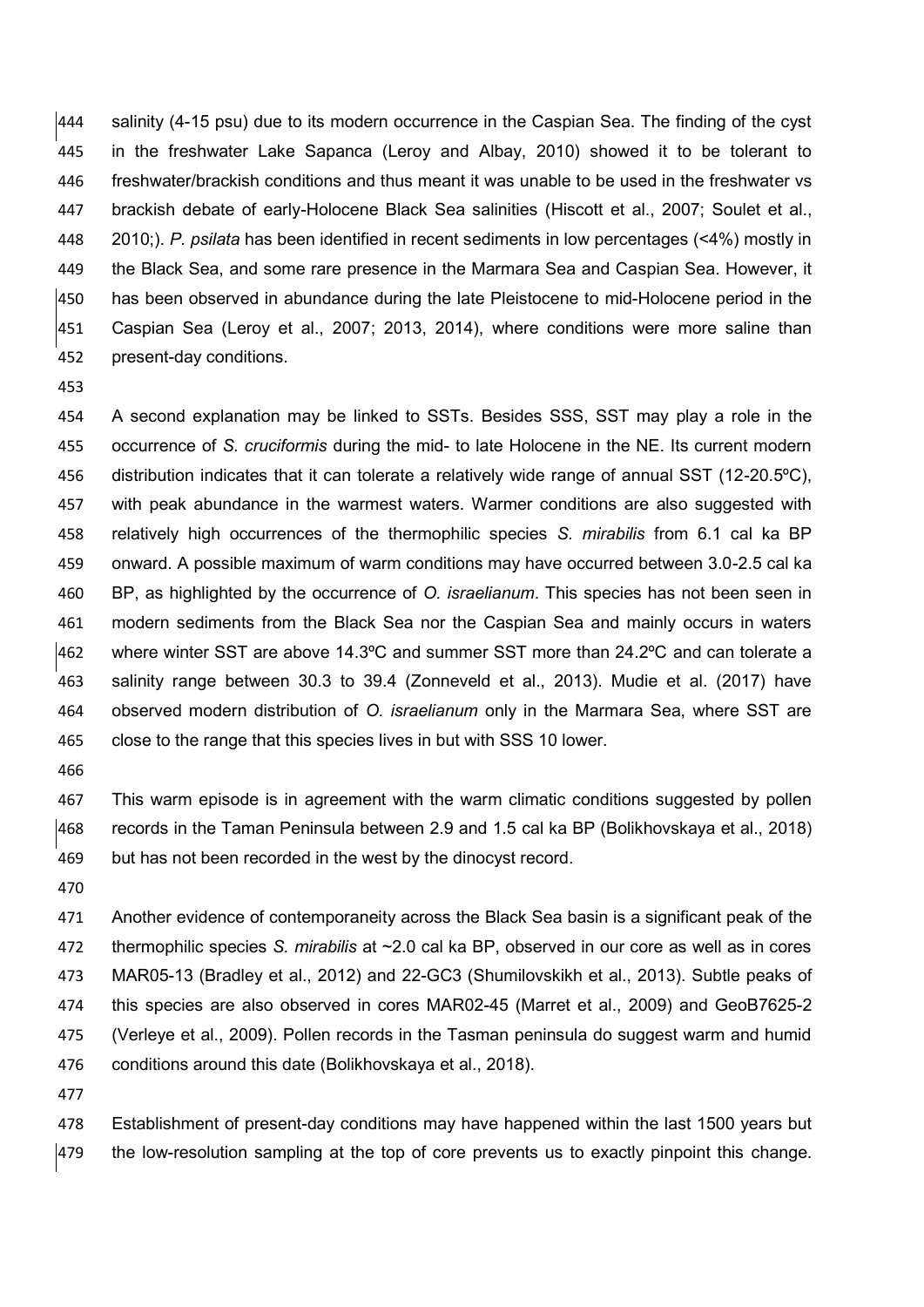However, our dinocyst assemblage indicates cooler conditions with the decrease of *S. mirabilis*.

5.2 Changes in vegetation

 Core Ak-2575 provides the first Holocene pollen record for the NE of the Black Sea, albeit with the hiatuses, and reveals some subtle but significant changes in the vegetation source. There is no significant river discharge into the NE Black Sea near by the core location (cf. figure 1) and therefore all the pollen is assumed to be from wind dispersal and reflects regional signal (e.g. Cordova et al., 2009). At present the dominant wind blows from the NE (Zecchetto and de Biasio, 2007) and therefore the pollen is assumed to be from the eastern edge of the Black Sea and the Greater Caucasus mountains. This complex pollen source area means that pollen is coming from both lowland coastal areas and mountainous areas of the Caucasus.

 Within the pollen source area at present, the NE region is currently dominated by the Oriental hornbeam (*Carpinus orientalis*) and mixed oak forests, which is reflected in the pollen record with the relative high occurrence of *Quercus* but a low representation of *Carpinus* at the top of the core. The high percentages of *Alnus* is likely transported from coastal areas. Biome reconstructions show that the TEDE biome dominates the record but overall declines from the bottom of our record.

 During the early Holocene, our pollen record indicates the dominance of *Pinus* taxa, with some evidence of a mixed oak-hornbeam-beech forest, suggesting relatively cool and dry conditions. At present, no other vegetation records from adjacent regions can be compared with our data. Further south to our study site, pollen data from Georgia (e.g. Connor and Kvavadze, 2008; Joanin et al., 2013) reflect lower humidity. Reconstructed climate conditions based on pollen spectra in Europe (Mauri et al., 2015) suggest overall cooler and drier conditions during the time interval prior to Hiatus A in our core.

 The period between hiatuses A (~7900 cal yr BP) and C (~6000 cal yr BP) shows a steady ratio for the tree/shrub/herb ratio (Figure 6) but the changes in the relative abundance of the tree and herbs (green and yellow curves respectively in figure 6) suggest large scale changes in vegetation of the eastern Black Sea shore and the Greater Caucasus mountains. Significant increase of *Carpinus*, *Fagus* and *Corylus* accompanied by the decline of *Pinus*, but also the presence of *Ostrya* and *Ulmus* suggest the development of a thermophilous deciduous forest, indicating an overall warming trend and humid conditions. Such climate conditions were also recorded in the Taman Peninsula (Bolikhovskaya et al., 2018) and further south (Connor and Kvavadze, 2008). Interestingly, this onset of warm/humid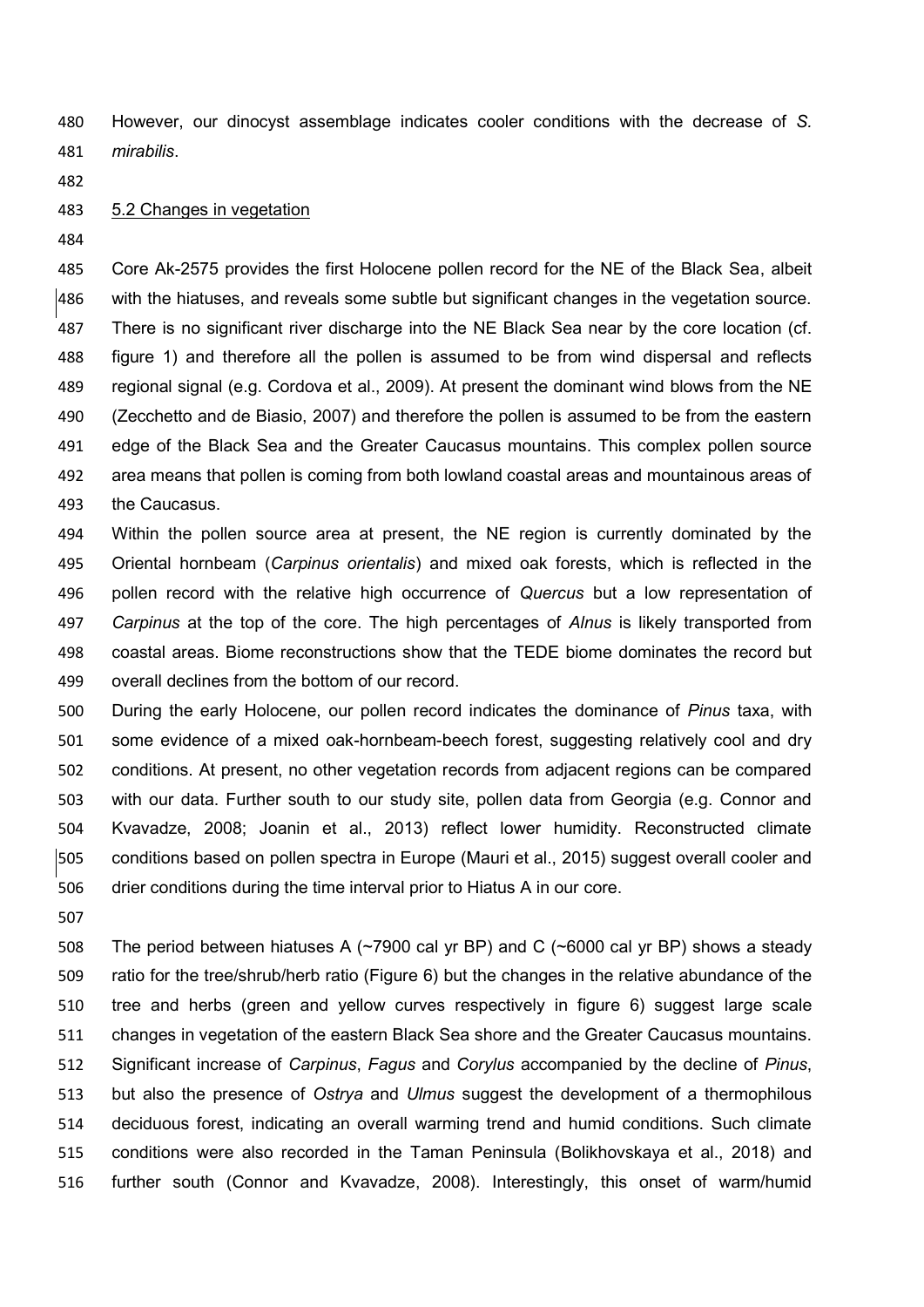conditions coincides with the establishment of a mixed Caspian-Mediterranean benthic fauna observed in our core (Ivanova et al., 2015).

 Following Hiatus A, from around 4 cal ka BP, a remarkable dominance of *Pinus* pollen among the tree taxa, accompanied by higher abundance of herb taxa and a steady increase in the STEP biome scores suggest an opening in the landscape due to possibly a combination of drier/warmer conditions and human impacts. This landscape opening more or less coincides with the onset of the Meghalayan Age. However, our dinocyst record suggests the onset of warmer water conditions around 6.1 cal Ka BP, prior to Hiatus A. It is worth noting that the peak of thermophilic dinocyst taxa (figure 7) corresponds to a clear decrease of TEDE biome scores, suggesting that most likely, changes in the vegetation may have been triggered by climatic conditions rather than human activities around 3-2.5 cal ka BP. The noticeable occurrence of the taxon *Taxus*, a taxon which belongs to the intermediate temperate conifer PFT and is related to mild winters (i.e. mean temperatures of coldest month between -2 and +5°C: Prentice et al., 1996), around 2 cal ka BP is concomitant with the warm water conditions suggested by the peak of *S. mirabilis* across the basin. The increase in the STEP biome scores during the last 2000 years may reflect a combined effect of the warmer temperatures (i.e. increased evaporation) and intensified human impact (i.e. opening of the landscape and spread of grassland/meadow vegetation). Although humid and warm conditions were reconstructed further north (Bolikhovskaya et al., 2018), their moisture reconstruction may represent local situation in the Kuban River delta rather than the regional trend.

# 

### **6. Conclusion**

 We provide here the first integrated record of climatic conditions and terrestrial environmental changes from the NE region of the Black Sea for the Holocene period. Despite the presence of two hiatuses, the dinocyst record has enabled us to confirm the contemporaneity of the major changes that have occurred prior, during and after the reconnection of the Black Sea with the world ocean. The dominance of the Caspian/brackish species, *S. cruciformis* and *P. psilata*, accompanied with the euryhaline species *L. machaerophorum* and other *Spiniferites* species supports the theory that the Black Sea was brackish, with a minimum of surface salinity of 7 psu prior to the reconnection. The gradual change in dinocyst species composition and their abundance further corroborates previous findings from the NE and SW for a gradual infilling of the Black Sea rather than a catastrophic flooding. The relative abundance of thermophilic species highlighted that the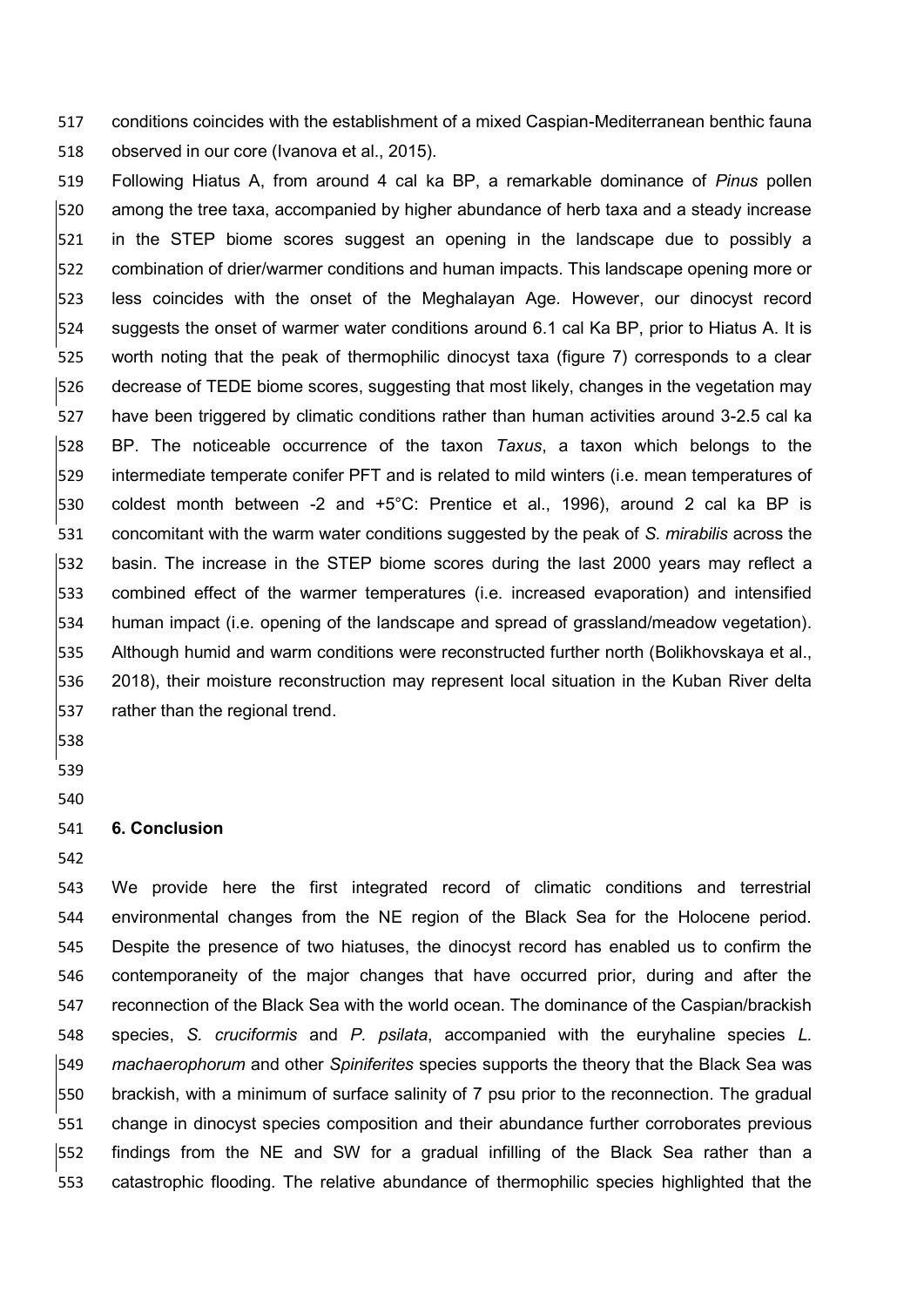eastern region was warmer than the west around 3.0-2.5 cal ka BP, which reflects the current gradient of SST in the Black Sea. Contrary to the western region, our record does not contain any toxic dinoflagellate species, which suggests a limited impact of human activities in this region.

 In parallel, our pollen record also provides the first regional biome reconstruction for the NE Black Sea and shows that during the early Holocene, the vegetation was responding to the regional climatic conditions, cooler and drier. The onset of warm and humid conditions around 7.9 cal ka BP is recorded by the establishment of a temperate deciduous forest; this biome is gradually changed towards an increase of open landscape and *Pinus* after 4 cal ka BP likely due to a combination of climatic conditions and human activities.

- 
- 

## **Acknowledgments**

 We would like to thank Alan Henderson with the preparation of the samples for the palynological analysis. This study was supported by Leverhulme Trust (FM and LRB; project "The Black Sea environmental conditions during the Meso- and Neolithic period", F/00 025/AN), project 0149-2019-0007 by Shirshov Institute of Oceanology RAS (EI, IM and MZ) and by the NERC Radiocarbon Facility NRCF010001 (allocation number 1729.1013; FM). We are grateful for the constructive comments from two anonymous reviewers which helped to improve our manuscript.

#### **References**

 Aksu AE, Hiscott RN and Yaltırak C. (2016) Early Holocene age and provenance of a mid- shelf delta lobe south of the Strait of Bosphorus, Turkey, and its link to vigorous Black Sea outflow. Marine Geology 380: 113-137.

 Anthony D. (2007) Pontic-Caspian Mesolithic and Early Neolithic societies at the time of the Black Sea flood: a small audience and small effects. In: Yanko-Hombach V, Gilbert AS, Panin N, et al. (eds) The Black Sea Flood Question. Dordrecht: Springer, 345-370

 Balabanov IP. (2007) Holocene sea-level changes of the Black Sea. In: Yanko-Hombach V, Gilbert AS, Panin N, et al. (eds) The Black Sea Flood Question. Dordrecht: Springer, 711- 730.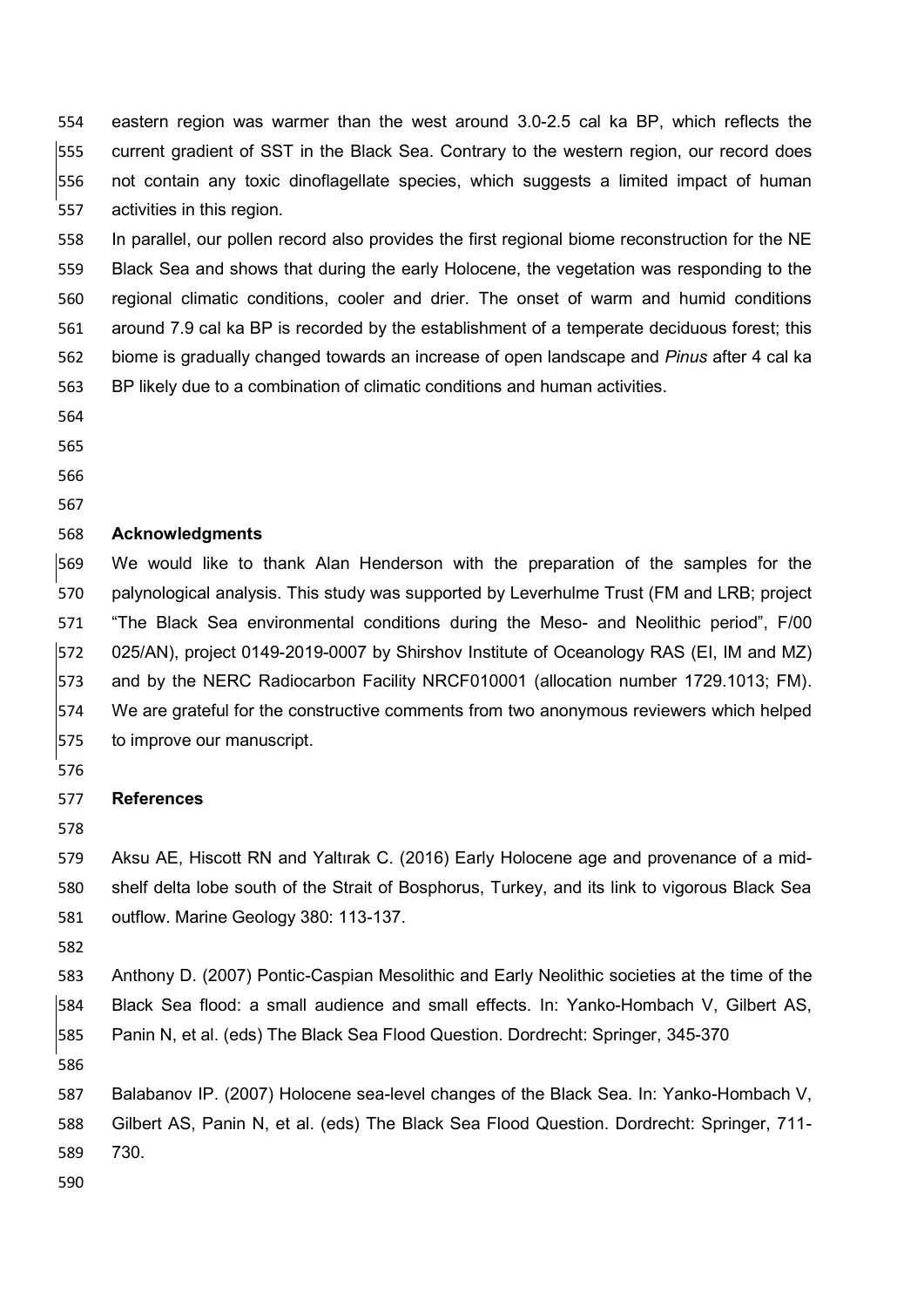- Beug HJ. (2004) Leitfaden der Pollenbestimmung für Mitteleuropa und angrenzende Gebiete.Pleif, E (Ed), 542p. Blaauw M and Christen JA. (2011) Flexible Paleoclimate Age-Depth Models Using an Autoregressive Gamma Process. Bayesian Analysis 6: 457-474. Bohn U, Gollub G, Hettwer C, et al. (2004) Karte der natürlichen Vegetation Europas/Map of the Natural Vegetation of Europe. Maßstab/Scale 1:2.500.000— Interaktive. Münster. Landwirtschaftsverlag. Bolikhovskaya NS, Porotov AV, Richards K, et al. (2018) Detailed reconstructions of Holocene climate and environmental changes in the Taman Peninsula (Kuban River delta region) and their correlation with rapid sea-level fluctuations of the Black Sea. Quaternary International 465: 22-36 Boyer TP, Antonov J, Baranova OK, et al. (2013) World Ocean Database 2013. Brückner H, Kelterbaum D, Marunchak O, et al. (2010) The Holocene sea level story since 7500 BP - Lessons from the Eastern Mediterranean, the Black and the Azov Seas. Quaternary International 225(2): 160-179. Cordova CE, Harrison SP, Mudie PJ, et al. (2009) Pollen, plant macrofossil and charcoal records for palaeovegetation reconstruction in the Mediterranean-Black Sea Corridor since the Last Glacial Maximum. Quaternary International 197: 12-26. Filikci B, Eriş KK, Çağatay N, et al. (2017) Late glacial to Holocene water level and climate changes in the Gulf of Gemlik, Sea of Marmara: evidence from multi-proxy data. Geo-Marine Letters 37: 501-513. Filipova-Marinova M, Pavlov D and Giosan L. (2016) Multi-proxy records of Holocene palaeoenvironmental changes in the Varna Lake area, western Black Sea coast. Quaternary International 401: 99-108. Giosan L, Coolen MJL, Kaplan JO, et al. (2012) Early anthropogenic transformation of the danube-black sea system. Scientific Reports 2.
	-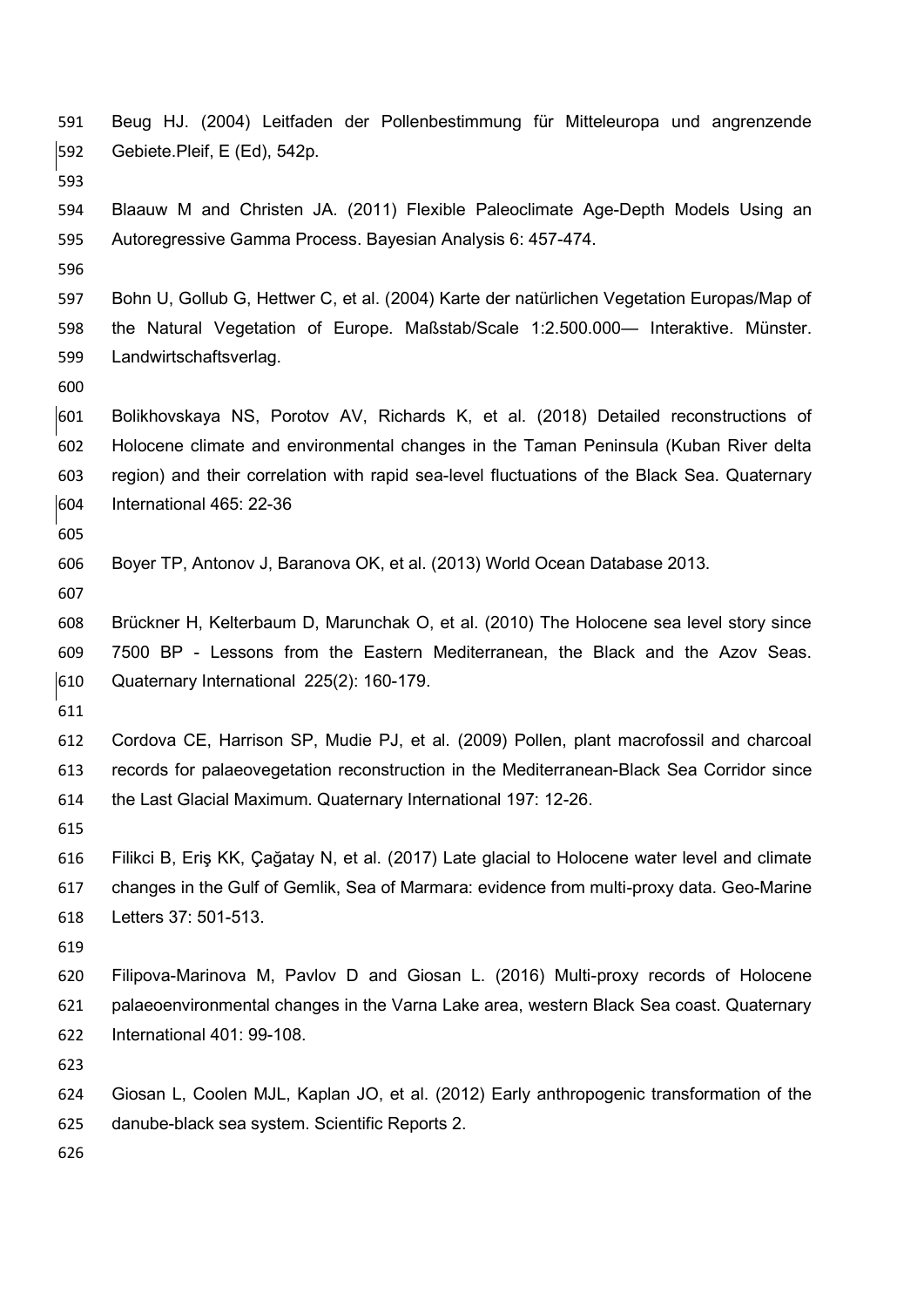- Göktürk OM, Fleitmann D, Badertscher S, et al. (2011) Climate on the southern Black Sea coast during the Holocene: Implications from the Sofular Cave record. Quaternary Science Reviews 30: 2433-2445.
- 

 Hiscott RN, Aksu AE and Yaltırak C. (2017) Modelling the provenance of detritus flushed through the Strait of Bosphorus, Turkey, during early Holocene outflow from the Black Sea to the world ocean. Marine Geology 390: 147-169.

- 
- Hiscott RN, Aksu AE, Yaşar D, et al. (2002) Deltas south of the Bosphorus Strait record persistent Black Sea outflow to the Marmara Sea since ~10 ka. Marine Geology 190: 95.
- 

 Hiscott, R.N., Aksu, A.E., Mudie, P.J., Marret, F., Abrajano, T., Kaminski, M., Evans, J., Çakıroğlu, A.İ., Yaşar, D. (2007). A gradual drowning of the southwestern Black Sea shelf: evidence for a progressive rather than abrupt Holocene reconnection with the eastern Mediterranean Sea through the Marmara Sea Gateway. Quaternary International. 167 (8), 19–34.

- 
- Ivanova, E.V., Murdmaa, I.O., Chepalyga, A.L., Cronin, T.M., Pasechnik, I.V.,
- Levchenko, O.V., Howe, S.S., Manushkina, A.V., Platonova, E.A., 2007. Holocene
- sea-level oscillations and environmental changes on the Eastern Black Sea shelf.
- Palaeogeography, Palaeoclimatology, Palaeoecology 246, 228-259.
- 

 Ivanova EV, Murdmaa IO, Karpuk MS, et al. (2012) Paleoenvironmental changes on the northeastern and southwestern Black Sea shelves during the Holocene. Quaternary International 261: 91-104.

- Ivanova EV, Marret F, Zenina MA, et al. (2015) The Holocene Black Sea reconnection to the Mediterranean Sea: New insights from the northeastern Caucasian shelf. Palaeogeography Palaeoclimatology Palaeoecology 427: 41-61.
- 
- 
- Kotthoff, U., Pross, J., Muller, U.C., Peyron, O., Schmiedl, G., Schulz, H., Bordon, A.,
- 2008. Climate dynamics in the borderlands of the Aegean Sea during formation
- of sapropel S1 deduced from a marine pollen record. Quaternary Science Reviews 27: 832-
- 845.
-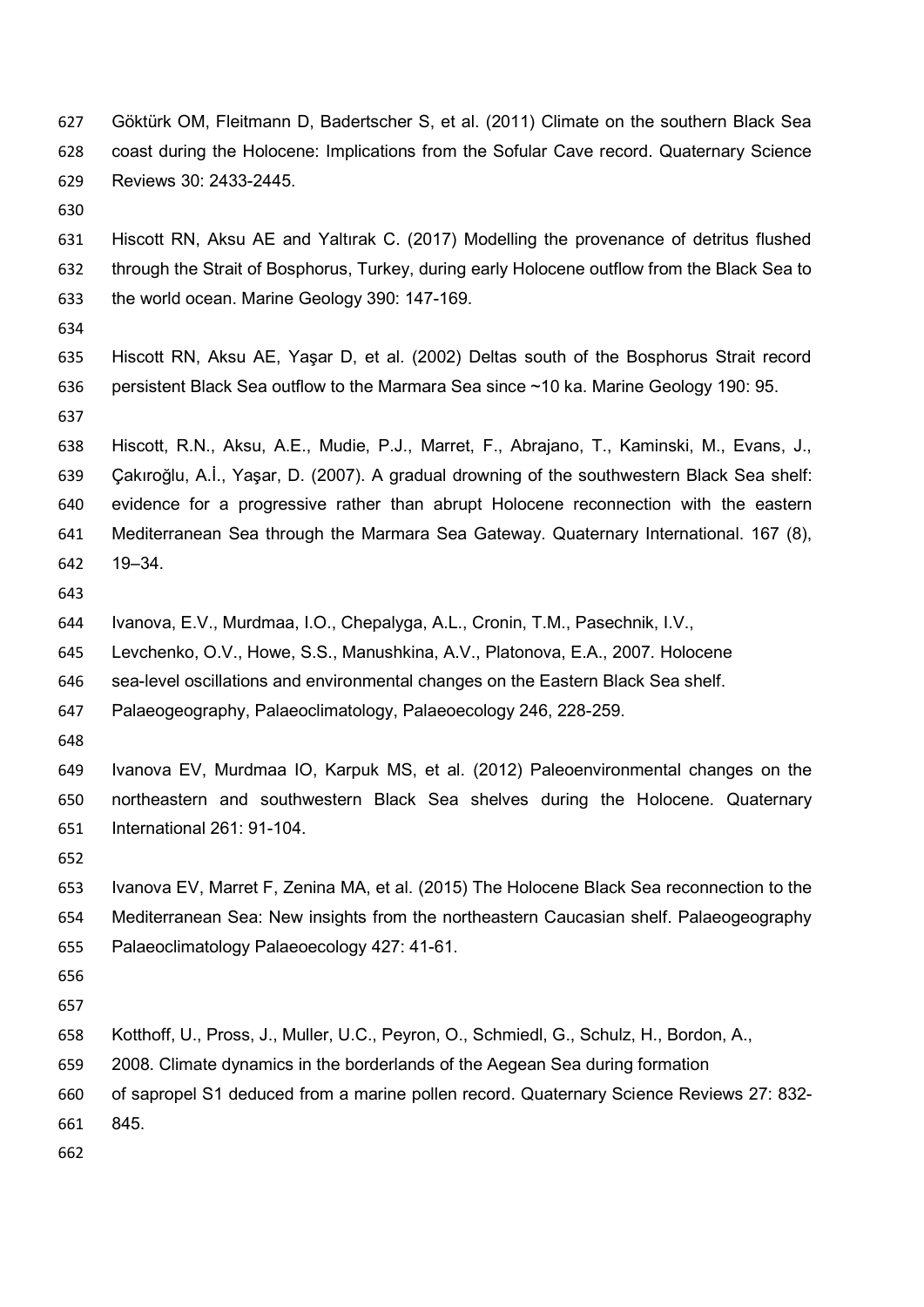- Leroy SAG and Albay M. (2010) Palynomorphs of brackish and marine species in cores from the freshwater Lake Sapanca, NW Turkey. Review of Palaeobotany and Palynology 160: 181-188.
- 

 Leroy SAG and Arpe K. (2007) Glacial refugia for summer-green trees in Europe and south- west Asia as proposed by ECHAM3 time-slice atmospheric model simulations. Journal of Biogeography 34: 2115-2128.

- 
- Lister CJ, Hiscott RN, Aksu AE, et al. (2015) Compositional trends through the Holocene mud succession of the southwestern Black Sea shelf: Implications for sedimentary provenance and water-level history. Sedimentary Geology 316: 13-25.
- 

 Major CO, Goldstein SL, Ryan WBF, et al. (2006) The co-evolution of Black Sea level and composition through the last deglaciation and its paleoclimatic significance. Quaternary Science Reviews 25: 2031.

- 
- Marchant R, Berrìo JC, Behling H, Boom A, Hooghiemstra H. (2006) Colombian dry moist forest transitions in the Llanos Orientales – A comparison of model and pollen-based biome reconstructions. Palaeogeography, Palaeoclimatology, Palaeoecology 234: 28–44.
- 

 Marinova E, Harrison SP, Bragg F, et al. (2018) Pollen-derived biomes in the Eastern Mediterranean–Black Sea–Caspian-Corridor. Journal of Biogeography 45: 484-499.

- 
- Marret F, Leroy S, Chalie F, et al. (2004) New organic-walled dinoflagellate cysts from recent sediments of Central Asian seas. Review of Palaeobotany and Palynology 129: 1-20
- Marret F, Mudie P, Aksu A, et al. (2009) A Holocene dinocyst record of a two-step transformation of the Neoeuxinian brackish water lake into the Black Sea. Quaternary International 197: 72-86.
- 
- Mauri A, Davis BAS, Collins PM, et al. (2015) The climate of Europe during the Holocene: A gridded pollen-based reconstruction and its multi-proxy evaluation. Quaternary Science Reviews 112: 109-127.

 Mertens KN, Bradley LR, Takano Y, et al. (2012) Quantitative estimation of Holocene surface salinity variation in the Black Sea using dinoflagellate cyst process length. Quaternary Science Reviews 39: 45-59.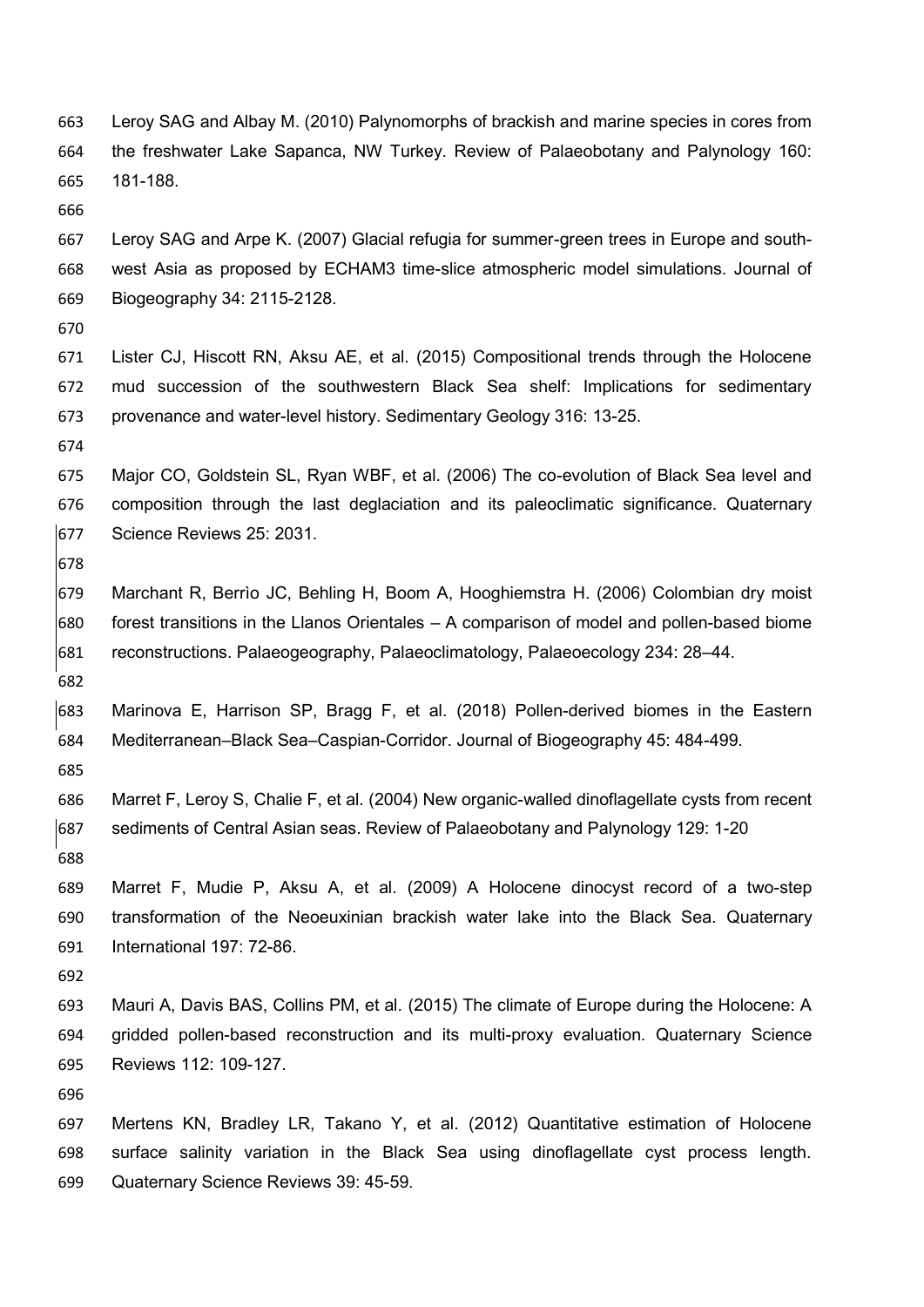Mudie PJ, Aksu AE and Yaşar D. (2001) Late Quaternary dinoflagellate cysts from the Black, Marmara and Aegean seas: Variations in assemblages, morphology and paleosalinity. Marine Micropaleontology 43: 155-178. Mudie PJ, Marret F, Mertens KN, et al. (2017) Atlas of modern dinoflagellate cyst distributions in the Black Sea Corridor: from Aegean to Aral Seas, including Marmara, Black, Azov and Caspian Seas. Marine Micropaleontology 134: 1-152. Nakhutsrishvili G, Zazanashvili N and K. Batsasashvili a. (2011) Regional Profile: Colchic and Hyrcanic Temperate Rainforests of the Western Eurasian Caucasus. In DellaSala, D. (Ed),Temperate and Boreal Rainforests of the World: Ecology and Conservation, 214-221. Peel MC, Finlayson BL and McMahon TA. (2007) Updated world map of the Köppen-Geiger climate classification. Hydrology and Earth System Sciences 11: 1633-1644. Petrooshina M. (2003) Landscape mapping of the Russian Black Sea coast. Marine Pollution Bulletin 47: 187-192. Prentice IC, Cramer W, Harrison SP Leemans R, Monserud RA, Solomon AM. (1992) A global biome model based on plant physiology and dominance, soil properties and climate. Journal of Biogeography 19 : 117–134. Prentice, I.C., Guiot, J., Huntley, B., Jolly, D., Cheddadi, R., 1996. Reconstructing biomes from palaeoecological data: a general method and its application to European pollen data at 0 and 6 ka. Climate Dynamics 12: 185–194. Prentice, I.C., Jolly, D., Biome 6000 participants, 2000. Mid-Holocene and glacial maximum vegetation geography of the northern continents and Africa. Journal of Biogeography 27: 507–519. 

Mikhailov VN and Mikhailova MV. (2008) River mouths. Handbook of Environmental

Chemistry, Volume 5: Water Pollution. 91-133.

- Reimer PJ, Bard E, Bayliss A, et al. (2013) Intcal13 and Marine13 Radiocarbon Age Calibration Curves 0-50,000 Years Cal BP. Radiocarbon 55: 1869-1887.
-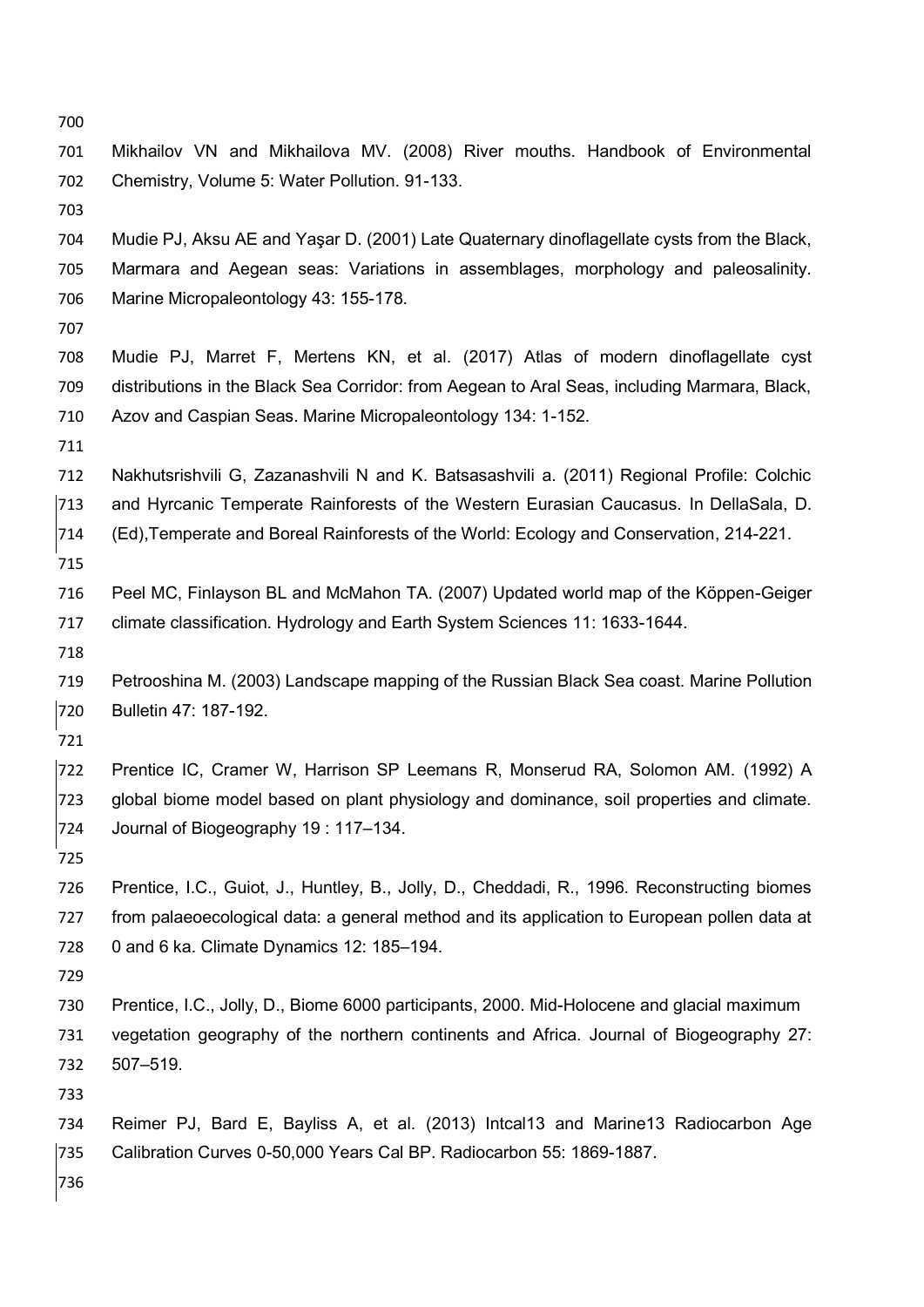Rudaya N, Tarasov PE, Dorofeyuk N, Solovieva N, Kalugin I, Andreev A, Daryin A, Diekmann B, Riedel F, Tserendash N, Wagner M. (2009) Holocene environments and climate in the Mongolian Altai reconstructed from the Hoton-Nur pollen and diatom records: a step towards better understanding climate dynamics in Central Asia, Quaternary Science Reviews 28: 540–554.

- 
- 

 Ryan W. (2007) Status of the Black Sea flood hypothesis. In: Yanko-Hombach V, Gilbert AS, Panin N, et al. (eds) The Black Sea question; Changes in coastline, climate and human settlement. Dordrecht: Springer, 63-88.

 Ryan WBF, Major CO, Lericolais G, et al. (2003) Catastrophic flooding of the Black Sea. Annual Review of Earth and Planetary Sciences 31: 525-554.

 Shumilovskikh LS, Marret F, Fleitmann D, et al. (2013) Eemian and Holocene sea-surface conditions in the southern Black Sea: Organic-walled dinoflagellate cyst record from core 22- GC3. Marine Micropaleontology 101: 146-160.

 Shumilovskikh LS, Tarasov P, Arz HW, et al. (2012) Vegetation and environmental dynamics in the southern Black Sea region since 18 kyr BP derived from the marine core 22-GC3. Palaeogeography, Palaeoclimatology, Palaeoecology 337-338: 177-193.

 Soulet, G., Delaygue, G., Vallet-Coulomb, C., Böttcher, M.E., Sonzogni, C., Lericolais, G., Bard, E. (2010) Glacial hydrologic conditions in the Black Sea reconstructed using geochemical pore water profiles. Earth and Planetary Science Letters, 296 (1-2): 57-66. 

 Tarasov PE, Granoszewski W, Bezrukova E, Brewer S, Nita M, Abzaeva A, Oberhänsli H. (2005) Quantitative reconstruction of the Last Interglacial vegetation and climate based on the pollen record from Lake Baikal, Russia, Climate Dynamics 25: 625–637.

 Toderascu R and Rusu E. (2013) Evaluation of the Circulation Patterns in the Black Sea Using Remotely Sensed and in Situ Measurements. International Journal of Geosciences 4: 1009-1017.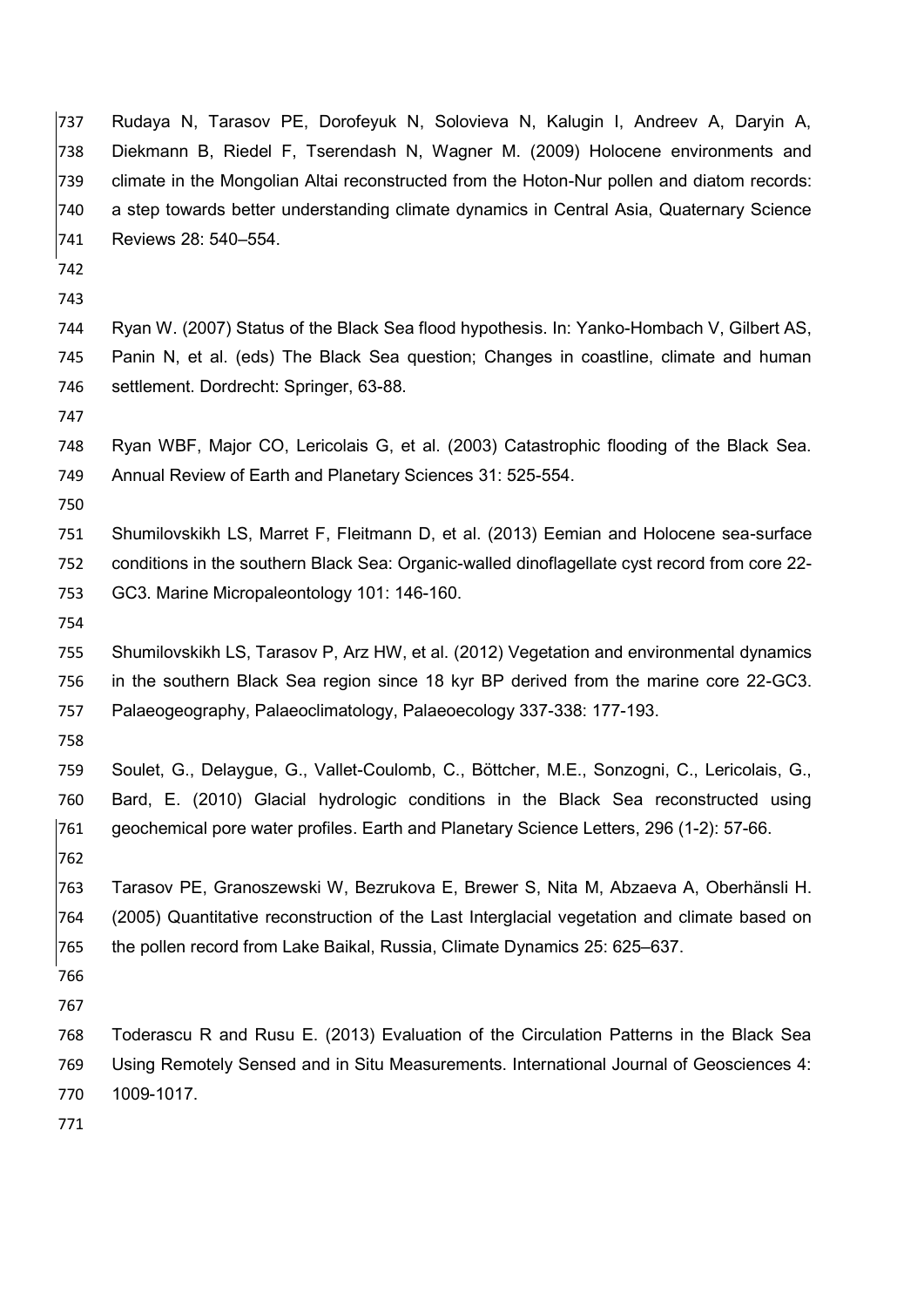- Tonkov S, Marinova E, Filipova-Marinova M, et al. (2014) Holocene palaeoecology and human–environmental interactions at the coastal Black Sea Lake Durankulak, northeastern Bulgaria. Quaternary International 328-329: 277-286.
- 

 Verleye TJ, Mertens KN, Louwye S, et al. (2009) Holocene Salinity Changes in the Southwestern Black Sea: A Reconstruction Based on Dinoflagellate Cysts. Palynology 33: 77-100.

 Wanner, H., Beer, J., Bütikofer, J., Crowley, T.J., Cubasch, U., Flückiger, J., Goosse, H., Grosjean, M., Joos, F., Kaplan, J.O., Küttel, M., Müller, S.A., Prentice, I.C., Solomina, O., Stocker, T.F., Tarasov, P., Wagner, M., Widmann, M. (2008) Mid- to late Holocene climate change - an overview. Quaternary Science Reviews 27 (19-20): 1791-1828.

 Williams LR, Hiscott RN, Aksu AE, et al. (2018) Holocene paleoecology and paleoceanography of the southwestern Black Sea shelf revealed by ostracod assemblages. Marine Micropaleontology 142: 48-66.

 Yanchilina AG, Ryan WBF, McManus JF, et al. (2017) Compilation of geophysical, geochronological, and geochemical evidence indicates a rapid Mediterranean-derived submergence of the Black Sea's shelf and subsequent substantial salinification in the early Holocene. Marine Geology 383: 14-34.

 Zecchetto S and De Biasio F. (2007) Sea surface winds over the Mediterranean basin from satellite data (2000-04): Meso- and local-scale features on annual and seasonal time scales. Journal of Applied Meteorology and Climatology 46: 814-827.

 Zenina MA, Ivanova EV, Bradley LR, et al. (2017) Origin, migration pathways, and paleoenvironmental significance of Holocene ostracod records from the northeastern Black Sea shelf. Quaternary Research 87: 49-65.

 Zonneveld, K.A.F., Versteegh, G., Kodrans-Nsiah, M. (2008) Preservation and organic chemistry of Late Cenozoic organic-walled dinoflagellate cysts: A review. Marine Micropaleontology 68 (1-2), 179-197

 Zonneveld KAF, Marret F, Versteegh GJM, et al. (2013) Atlas of modern dinoflagellate cyst distribution based on 2405 datapoints. Review of Palaeobotany and Palynology 191: 1-197.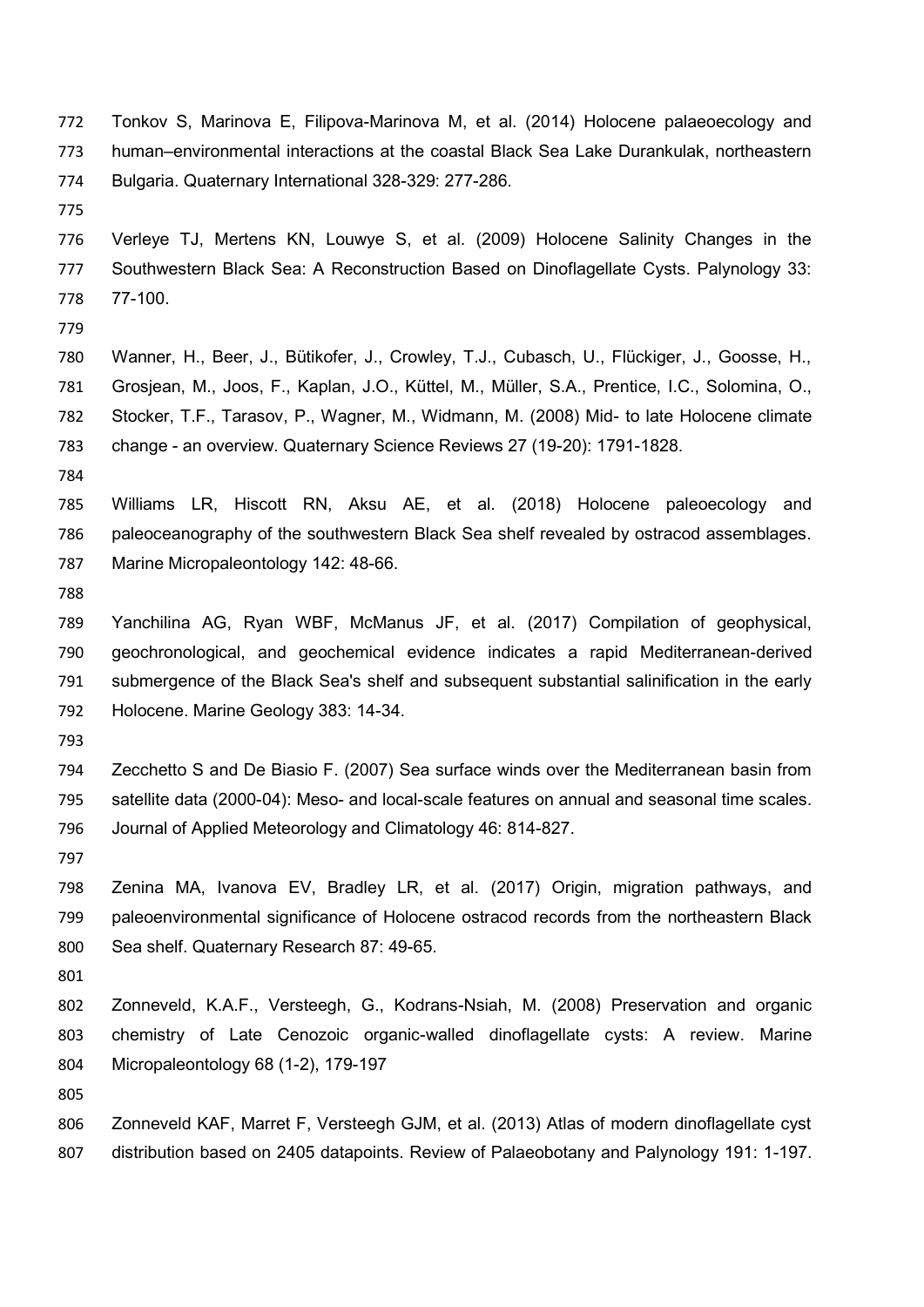- **Figure captions**
- 

Figure 1: The Black Sea: Bathymetry, rivers, core location and relief.

 Figure 2: Maps showing annual sea-surface temperature (top) and salinity (bottom) based on the World Ocean Atlas 2013 (Boyer et al., 2013) and created with Ocean Visual Display software.

 Figure 3: Vegetation map modified from Bohn et al. (2004) with location of core Ak-2575 (star) and vegetation profile from west to east across the Greater Caucasus.

 Figure 4: Age-depth model for Ak-2575. Red = ostracods; Blue = Molluscs; Purple = Two samples overlapping.

 Figure 5: Percentage diagram of dinocyst taxa based on a sum comprising all dinocyst species. Concentration (cysts/ml) curve is depicted on the right side of the diagram. Hiatuses A and C are highlighted with grey bands, Hiatus B is not shown as it is very short-lived (less than 200 years).

 Figure 6: Percentage diagram of pollen taxa. Percentages were calculated on a pollen sum that excluded *Alnus* due its over-representation in the spectra. *Alnus* percentages are calculated on a total pollen sum. Pollen taxa are sorted according to vegetation types (Trees in green and herbs in yellow). Hiatuses A and C are highlighted with grey bands, Hiatus B is not shown as it is very short-lived (less than 200 years).

 Figure 7: Summary pollen and dinocyst diagram. Lowland taxa (*Alnus* and *Corylus*), *Pinus*, arboreal vegetation types (as grouped in figure 6), numerical scores of selected biomes (steppe, taiga and temperate deciduous forest) and selected dinocyst species indicator of water conditions are presented. Thermophilic group is represented by *O. israelianum*; Mediterranean taxa include: *O. centrocarpum*, *S. delicatus*, *S. membranaceus*, *S. mirabilis*, *S. ramosus*, *Achomosphera* sp., *A. choane*; Euryhaline taxa include: *L. machaerophorum* and its morphotypes, *S. belerius*, *S. bentorii*; Caspian/Brackish taxa consist of S*. cruciformis*, *P. psilata*, *I. caspienense* and *C. rugosum*.